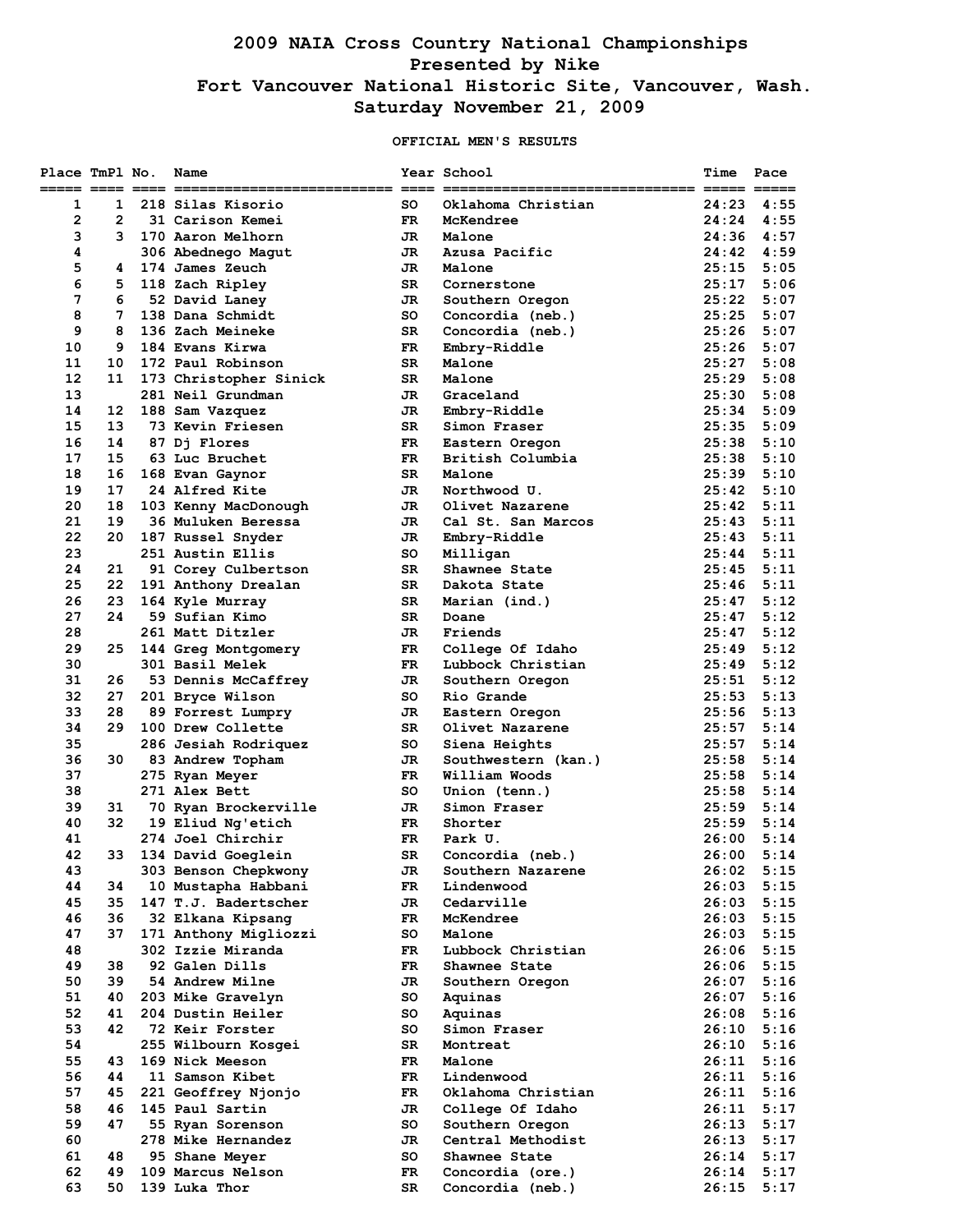| 64  | 51  |                         | so          |                                      | 26:15          | 5:17 |
|-----|-----|-------------------------|-------------|--------------------------------------|----------------|------|
| 65  | 52  | 214 Nathan Ellis        | SR.         | Oklahoma Baptist                     | 26:16          |      |
|     |     | 107 Charles Cummings    |             | Concordia (ore.)                     | 26:16          | 5:17 |
| 66  | 53  | 77 Frank Adelman        | FR.         | Southwestern (kan.)                  |                | 5:17 |
| 67  | 54  | 130 Bryson Harper       | so          | Bryan                                | 26:19          | 5:18 |
| 68  | 55  | 206 Mike Morgan         | so          | Aquinas                              | 26:19          | 5:18 |
| 69  | 56  | 94 Josh Linkous         | JR          | Shawnee State                        | 26:20          | 5:18 |
| 70  | 57  | 114 Alex Green          | JR          | Cornerstone                          | 26:21          | 5:18 |
| 71  | 58  | 128 Zach Buffington     | JR          | Bryan                                | 26:22          | 5:19 |
| 72  | 59  | 213 Craig Donnelly      | SR          | Oklahoma Baptist                     | 26:22          | 5:19 |
| 73  | 60  | 199 Matt Spencer        | JR.         | Rio Grande                           | 26:22          | 5:19 |
| 74  | 61  | 189 Devon Berkness      | JR          | Dakota State                         | 26:22          | 5:19 |
| 75  | 62  | 69 Ben Thistlewood      | JR.         | British Columbia                     | 26:22          | 5:19 |
| 76  | 63  | 151 Evan Thayer         | so          | Cedarville                           | 26:23          | 5:19 |
| 77  | 64  | 110 Martin Romero-Clark | SR          | Concordia (ore.)                     | 26:24          | 5:19 |
| 78  |     | 277 Jason Rose          | JR.         | William Woods                        | 26:24          | 5:19 |
| 79  | 65  | 67 Kerry Kazuta         | SR          | British Columbia                     | 26:24          | 5:19 |
| 80  |     | 317 Kyle Anderson       | $_{\rm FR}$ | Spring Arbor                         | 26:24          | 5:19 |
| 81  |     | 338 Brian Rakestraw     | SR.         | Evergreen St.                        | 26:24          | 5:19 |
| 82  | 66  | 93 Tyler Hickey         | SR.         | Shawnee State                        | 26:25          | 5:19 |
| 83  | 67  | 209 Robert Veldman      | SR          | Aquinas                              | 26:26          | 5:19 |
| 84  | 68  | 133 Tyson Billings      | JR          | Concordia (neb.)                     | 26:26          | 5:19 |
| 85  | 69  | 178 Chris McConnell     | JR          | Lewis-Clark                          | 26:26          | 5:19 |
| 86  | 70  | 51 Ryan Gelfi           | JR          | Southern Oregon                      | $26:26$ 5:19   |      |
| 87  | 71  | 20 Steven Rich          | JR          | Shorter                              | 26:27          | 5:20 |
| 88  |     | 325 Bryan Eicher        | SR          | Hastings                             | 26:27          | 5:20 |
| 89  |     | 339 Samuel Robison      | JR.         | Northwest Christian                  | 26:28          | 5:20 |
| 90  | 72  | 135 Jon Grotefendt      | SR          | Concordia (neb.)                     | 26:28          | 5:20 |
| 91  |     | 276 Emmanuel Ramirez    | SR.         | William Woods                        | 26:30          | 5:20 |
| 92  | 73. | 62 Edwin Ronoh          | so          | Doane                                | 26:30          | 5:20 |
| 93  |     | 273 Philiph Tonui       | so          | Hannibal-Lagrange                    | 26:30          | 5:20 |
| 94  | 74  | 156 Jacob Goodin        | JR.         | Westmont                             | 26:30          | 5:20 |
| 95  | 75  | 137 Colin Morrissey     | FR.         | Concordia (neb.)                     | 26:31          | 5:21 |
| 96  |     | 319 Michael Pabody      | SR          | Taylor                               | 26:32          | 5:21 |
| 97  |     | 340 Korey Humberston    | JR          | Oregon Tech                          | 26:32          | 5:21 |
| 98  |     | 267 Matt Lowe           | so          | Brescia                              | 26:32          | 5:21 |
| 99  | 76  | 38 David Edwards        | SR.         | Cal St. San Marcos                   | $26:33$ $5:21$ |      |
| 100 | 77  | 161 Michael Foerster    | SR.         |                                      | 26:33          | 5:21 |
| 101 | 78  |                         | so          | Marian (ind.)                        | 26:33          | 5:21 |
|     |     | 219 Frezer Legesse      |             | Oklahoma Christian                   |                |      |
| 102 |     | 279 Josphat Sawe        | JR.         | Central Methodist                    | 26:34          | 5:21 |
| 103 | 79  | 202 Nick Wilson         | FR.         | Rio Grande                           | 26:34          | 5:21 |
| 104 | 80  | 106 Cordero Cisneros    | so          | Concordia (ore.)                     | 26:34          | 5:21 |
| 105 |     | 336 Josh Laughlin       | SR.         | Cumberlands                          | 26:34          | 5:21 |
| 106 | 81  | 76 David Wambui         | SR          | Simon Fraser                         | 26:35          | 5:21 |
| 107 |     | 82 158 Jake Jeanson     | FR          | Westmont                             | 26:35          | 5:21 |
| 108 | 83  | 143 Kiprotich Langat    | so          | College Of Idaho                     | 26:36          | 5:22 |
| 109 | 84. | 220 David McWilliams    | FR          | Oklahoma Christian                   | $26:36$ $5:22$ |      |
| 110 | 85  | 163 Thomas Jeschke      | SR          | Marian (ind.)                        | 26:37          | 5:22 |
| 111 | 86  | 183 Nick Gehlsen        | SR          | Embry-Riddle                         | 26:38          | 5:22 |
| 112 |     | 305 Timmy McCune        | SR          | Wayland Baptist                      | 26:38          | 5:22 |
| 113 | 87  | 176 Sean Huey           | JR          | Lewis-Clark                          | $26:38$ $5:22$ |      |
| 114 |     | 347 Ignacio Fernandez   | FR.         | Savannah Coll. Of Art & Design 26:38 |                | 5:22 |
| 115 |     | 285 Mike Glinski        | SR          | Siena Heights                        | 26:38          | 5:22 |
| 116 | 88  | 37 Chris Capeau         | SR          | Cal St. San Marcos                   | $26:39$ $5:22$ |      |
| 117 | 89. | 212 Brandon Dickinson   | JR          | Oklahoma Baptist                     | 26:39          | 5:22 |
| 118 |     | 283 Andrew Hawks        | so          | Davenport                            | 26:40          | 5:22 |
| 119 |     | 323 Kipp Schuler        | JR          | Dana College                         | $26:40$ $5:22$ |      |
| 120 | 90  | 90 Devin White          | FR          | Eastern Oregon                       | 26:40          | 5:22 |
| 121 | 91  | 33 Travis Lavin         | so          | McKendree                            | 26:41          | 5:22 |
| 122 | 92  | 215 Neal Ellis          | FR          | Oklahoma Baptist                     | 26:41          | 5:23 |
| 123 |     | 324 Brent Van Schepen   | SR          | Dordt                                | 26:41          | 5:23 |
| 124 |     | 289 Sammy Chavez        | SR          | Dickinson St.                        | 26:42          | 5:23 |
| 125 | 93  | 68 Jordan Smith         | so          | British Columbia                     | 26:42          | 5:23 |
| 126 | 94  | 141 Jj Burk             | SR          | College Of Idaho                     | $26:43$ $5:23$ |      |
| 127 | 95  | 192 Matt Fideler        | JR          | Dakota State                         | 26:43          | 5:23 |
| 128 | 96  | 28 Blake Delong         | FR.         | McKendree                            | 26:43          | 5:23 |
| 129 | 97  | 21 Nicolas Toscan       | FR.         | Shorter                              | 26:44          | 5:23 |
| 130 | 98  | 121 John Darmody        | SO          | St. Ambrose                          | 26:44          | 5:23 |
| 131 | 99  | 97 Chuck Wentz          | JR          | Shawnee State                        | 26:44          | 5:23 |
| 132 | 100 | 101 Kasey Ferrigan      | $_{\rm FR}$ | Olivet Nazarene                      | 26:45          | 5:23 |
| 133 | 101 | 102 Justin Jones        | so          | Olivet Nazarene                      | $26:46$ 5:23   |      |
| 134 | 102 | 224 Kolin Stickney      | SO          | Aquinas                              | 26:46          | 5:23 |
| 135 |     | 287 Birch Haraden       | SR          | Black Hills St.                      | 26:46          | 5:24 |
| 136 | 103 | 181 Eric Tuwei          | SR          | Lewis-Clark                          | 26:47          | 5:24 |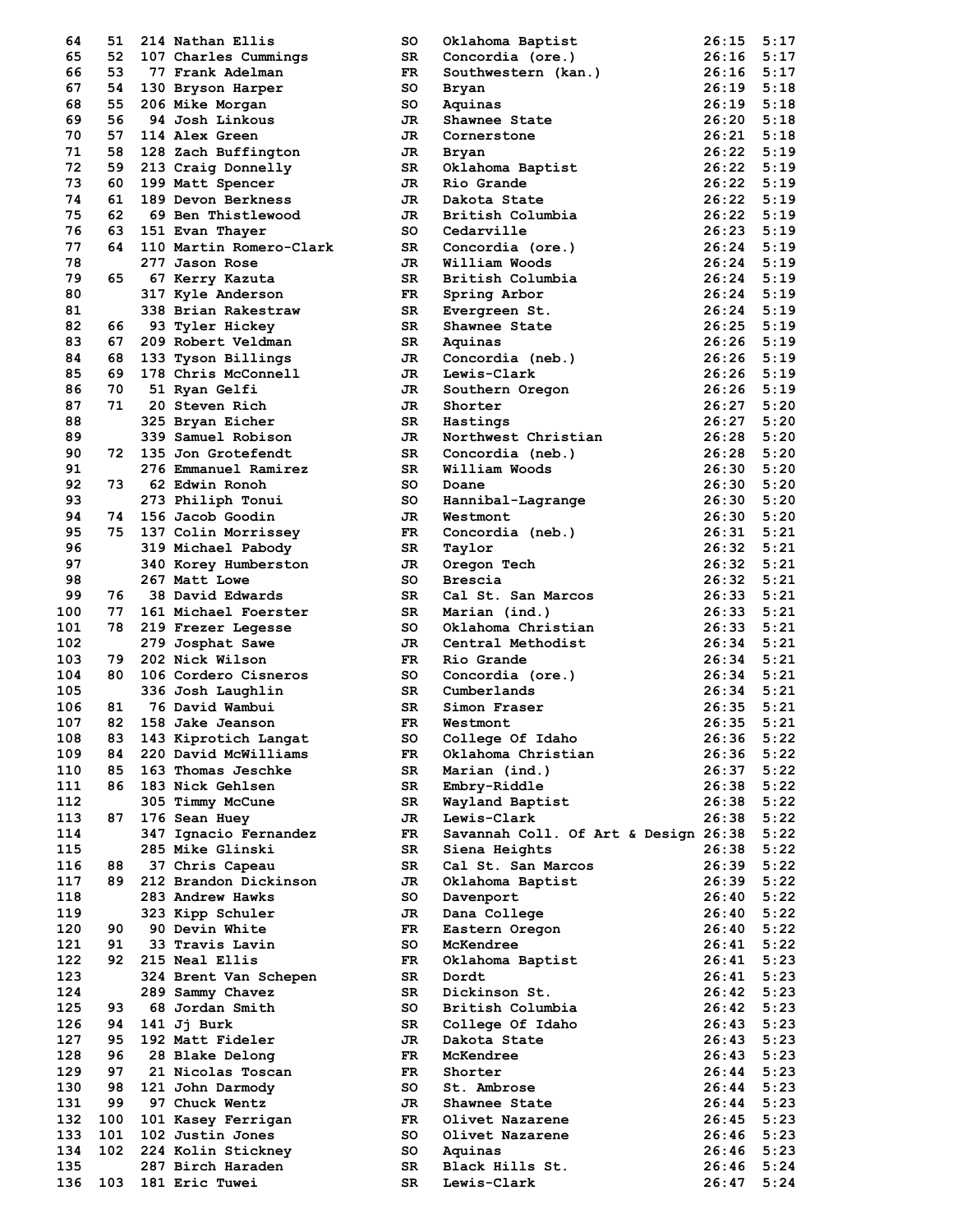| 138<br>139 | 104 | 207 Victor Rameriz                         | JR        | Aquinas                         | 26:47          | 5:24         |
|------------|-----|--------------------------------------------|-----------|---------------------------------|----------------|--------------|
|            | 105 | 205 James Lanciaux                         | FR        | Aquinas                         | 26:47          | 5:24         |
|            |     | 280 Nicholas Hestand                       | so        | Evangel                         | 26:49          | 5:24         |
| 140        |     | 315 Sean Smith                             | FR        | St. Francis (ill.)              | 26:50          | 5:24         |
|            |     |                                            |           |                                 |                |              |
| 141        | 106 | 49 Hector Aleman                           | JR        | Southern Oregon                 | 26:51          | 5:24         |
| 142        | 107 | 152 Rob Trennepohl                         | SR        | Cedarville                      | 26:52          | 5:25         |
| 143        | 108 | 71 Mitchell Culley                         | JR        | Simon Fraser                    | 26:52          | 5:25         |
| 144        |     | 320 Tom Robertson                          | SR        | Taylor                          | 26:54          | 5:25         |
| 145        |     | 343 Eayoall Atsbeha                        | JR        | Rocky Mountain                  | 26:54          | 5:25         |
| 146        |     | 262 Dan Neidlinger                         | JR.       | Friends                         | 26:55          | 5:25         |
| 147        | 109 | 140 Dominic Bolin                          | FR        | College Of Idaho                | 26:55          | 5:25         |
|            |     |                                            |           |                                 |                |              |
| 148        |     | 341 Karim Shakalia                         | JR        | Warner Pacific                  | 26:55          | 5:25         |
| 149        | 110 | 180 Josh Shrewsbury                        | FR.       | Lewis-Clark                     | 26:55          | 5:25         |
| 150        | 111 | 99 Andrew Clausen                          | SR        | Olivet Nazarene                 | 26:56          | 5:25         |
| 151        | 112 | 88 Terry Johnsen                           | so        | Eastern Oregon                  | 26:56          | 5:26         |
| 152        | 113 | 66 Nigel Hole                              | JR.       | British Columbia                | 26:56          | 5:26         |
| 153        |     | 265 Nathan Mesta                           | so        | Kansas Wesleyan                 | 26:57          | 5:26         |
|            |     |                                            |           |                                 |                | 5:26         |
| 154        | 114 | 195 Tyler Van Peursem                      | SR        | Dakota State                    | 26:57          |              |
| 155        | 115 | 154 Sean Adams                             | SR        | Westmont                        | 26:58          | 5:26         |
| 156        | 116 | 96 Michael Owen                            | JR        | Shawnee State                   | 26:59          | 5:26         |
| 157        |     | 282 Ahmed Khalif                           | FR.       | Graceland                       | 26:59          | 5:26         |
| 158        | 117 | 16 Jerad Godsave                           | SR        | Shorter                         | 26:59          | 5:26         |
| 159        | 118 | 210 Caleb Clark                            | so        | Oklahoma Baptist                | 26:59          | 5:26         |
| 160        | 119 | 84 Ryan Booth                              | FR.       | Eastern Oregon                  | 27:00          | 5:26         |
|            |     |                                            |           |                                 |                |              |
| 161        | 120 | 149 Joe Cathey                             | so        | Cedarville                      | 27:00          | 5:26         |
| 162        | 121 | 29 Darren Hooks                            | so        | McKendree                       | 27:01          | 5:26         |
| 163        |     | 313 Austin Warner                          | so        | Trinity Christian               | 27:02          | 5:27         |
| 164        | 122 | 157 Garrison Gourdeau                      | so        | Westmont                        | 27:02          | 5:27         |
| 165        | 123 | 14 Brian Soule                             | so        | Lindenwood                      | 27:02          | 5:27         |
| 166        |     | 321 Thomas Madut                           | SR        | Dakota Wesleyan                 | 27:03          | 5:27         |
|            |     |                                            |           |                                 |                |              |
| 167        | 124 | 112 Billy Carl                             | JR.       | Cornerstone                     | 27:04          | 5:27         |
| 168        | 125 | 81 Conner Drendel                          | so        | Southwestern (kan.)             | 27:05          | 5:27         |
| 169        | 126 | 105 Jessy Brown                            | SR        | Concordia (ore.)                | 27:05          | 5:27         |
| 170        |     | 270 Steve Snyder                           | <b>FR</b> | Lee (tenn.)                     | 27:06          | 5:27         |
| 171        | 127 | 41 Chris Strasheim                         | FR.       | Cal St. San Marcos              | 27:06          | 5:28         |
| 172        |     | 268 Zach Burns                             | FR.       | Indiana East                    | 27:07          | 5:28         |
| 173        | 128 | 17 Doug Kalmbach                           | FR        | Shorter                         | 27:07          | 5:28         |
|            |     |                                            |           |                                 |                |              |
| 174        |     | 308 Javier Madrid                          | so        | California Baptist              | 27:09          | 5:28         |
| 175        | 129 | 150 Jordan Davies                          |           |                                 |                | 5:28         |
|            |     |                                            | JR.       | Cedarville                      | 27:10          |              |
| 176        | 130 | 65 Rowan Forseth                           | FR.       | British Columbia                | 27:11          | 5:28         |
| 177        | 131 | 40 Pat Fitzgerald                          | SR.       | Cal St. San Marcos              | 27:11          | 5:29         |
|            |     | 179 Jake Miller                            |           |                                 |                |              |
| 178        | 132 |                                            | JR        | Lewis-Clark                     | 27:12          | 5:29         |
| 179        | 133 | 50 Zach Elliott                            | FR.       | Southern Oregon                 | 27:15          | 5:29         |
| 180        |     | 272 Zach Covington                         | SO        | Union (tenn.)                   | 27:16          | 5:30         |
| 181        | 134 | <b>34 Micheal Mendez</b>                   | SR        | McKendree                       | 27:17          | 5:30         |
| 182        |     | 304 Erick Ngeny                            | SR        | Southern Nazarene               | 27:18          | 5:30         |
| 183        | 135 | 131 Jason McLeod                           | FR        | Bryan                           | 27:19          | 5:30         |
| 184        | 136 | 111 Dylan Zitzer                           | JR        | Concordia (ore.)                | 27:19          | 5:30         |
| 185        |     |                                            | SR        |                                 | 27:20          | 5:30         |
|            |     | 329 Bichok Deng                            |           | Grand View                      |                |              |
| 186        | 137 | 182 Alex Frazier                           | so        | Embry-Riddle                    | 27:20          | 5:30         |
| 187        | 138 | 60 Scott Ohlson                            | SR        | Doane                           | 27:21          | 5:30         |
| 188        | 139 | 75 Brett Wakefield                         | JR        | Simon Fraser                    | 27:21          | 5:31         |
| 189        | 140 | 64 Eric Cameron                            | so        | British Columbia                | 27:21          | 5:31         |
| 190        | 141 | 162 Derek Harris                           | so        | Marian (ind.)                   | 27:21          | 5:31         |
| 191        |     | 310 Anthony Pizzo                          | FR.       | The Masters                     | 27:22          |              |
|            |     |                                            |           |                                 |                | 5:31         |
| 192        | 142 | 226 Alex Goold                             | JR        | College Of Idaho                | 27:22          | 5:31         |
| 193        | 143 | 211 Louie Cook                             | FR.       | Oklahoma Baptist                | 27:23          | 5:31         |
| 194        | 144 | 12 Benoit Ponton                           | FR        | Lindenwood                      | 27:24          | 5:31         |
| 195        |     | 318 Isaac Bryan                            | JR        | Taylor                          | 27:24          | 5:31         |
| 196        | 145 | 159 Nathan Kemp                            | JR        | Westmont                        | 27:24          | 5:31         |
| 197        | 146 | 86 Justin Dean                             | JR        | Eastern Oregon                  | 27:25          | 5:31         |
| 198        |     | 327 Joe Noyes                              | so        | Sioux Falls                     | 27:25          | 5:31         |
| 199        | 147 | 193 Ben Harrison                           | so        | Dakota State                    | 27:26          |              |
|            |     |                                            |           |                                 |                | 5:31         |
| 200        | 148 | 126 Jake Bradley                           | FR.       | Bryan                           | 27:26          | 5:31         |
| 201        | 149 | 153 Chris Vaughn                           | JR        | Cedarville                      | 27:27          | 5:32         |
| 202        |     | 254 Ben Hall                               | JR        | Montreat                        | 27:27          | 5:32         |
| 203        | 150 | 200 Joe Taranto                            | FR        | Rio Grande                      | 27:28          | 5:32         |
| 204        |     | 316 Ethan Naylor                           | so        | Indiana Wesleyan                | 27:28          | 5:32         |
| 205        |     | 253 Aaron Wood                             | SR        | Milligan                        | 27:28          | 5:32         |
|            |     |                                            |           |                                 |                |              |
| 206        |     | 335 Lucas Garnett                          | SR        | Georgetown (ky.)                | 27:28          | 5:32         |
| 207        | 151 | 175 Grant Eldridge                         | so        | Lewis-Clark                     | 27:29          | 5:32         |
| 208<br>209 | 152 | 216 Justin Stroup<br>352 Brandon Velasquez | SR<br>so  | Oklahoma Baptist<br>Minot State | 27:29<br>27:30 | 5:32<br>5:32 |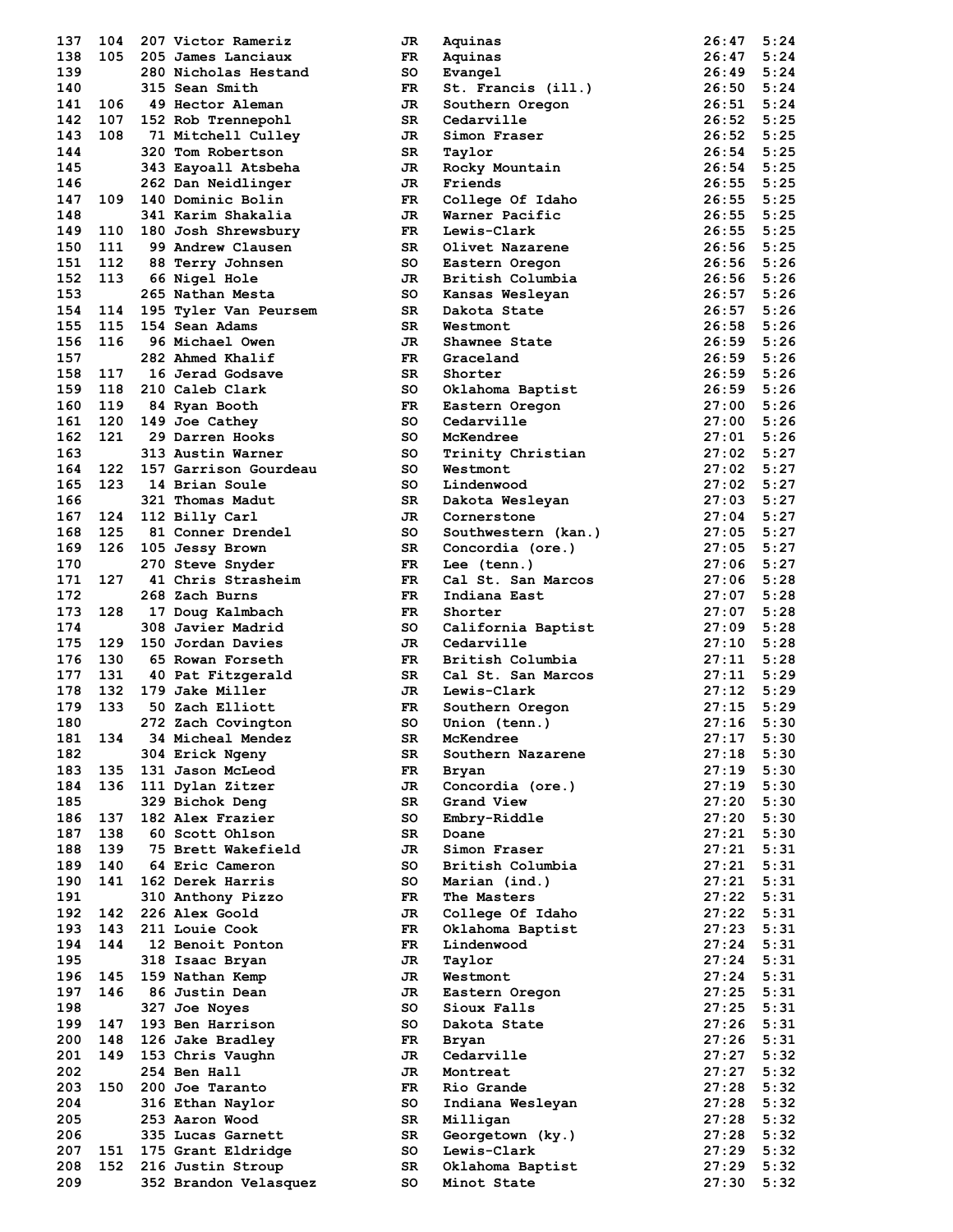| 210        |            |            | 307 Jj Timphony                       |
|------------|------------|------------|---------------------------------------|
| 211        | 153        |            | 165 Nick Sefton                       |
| 212        | 154        |            | 127 Josh Bradley                      |
| 213<br>214 | 155<br>156 |            | 18 Peter Limo<br>125 Kevin Randle     |
| 215        | 157        |            | 42 Mark Dotson                        |
| 216        |            |            | 334 Grant Curran                      |
| 217        | 158        |            | <b>186 Henry Melius</b>               |
| 218        | 159        | 115        | Stephan Larson                        |
| 219        |            |            | 264 Jeremy Davies                     |
| 220        |            | 322        | Andrew Palmblade                      |
| 221        | 160        |            | 30 Joshua Katam                       |
| 222        |            |            | 311 Zach Gates                        |
| 223        | 161        |            | 177 Dave Marks                        |
| 224<br>225 | 162<br>163 | 198        | 98 Kyle Boone<br>Nathan Mogle         |
| 226        | 164        |            | 57 Jarid Holliday                     |
| 227        | 165        |            | 155 Matthew Day                       |
| 228        | 166        |            | 119 Doug Brusich                      |
| 229        |            |            | 266 Jarred Brewster                   |
| 230        |            | 288        | Neil Long                             |
| 231        | 167        |            | 79 Zack Conroy                        |
| 232        |            | 252        | Brendan Hawkins                       |
| 233        |            |            | 351 Stephen Wilson                    |
| 234        | 168        |            | 113 Jared Courtright                  |
| 235        |            |            | 309 Zachary Oliver                    |
| 236<br>237 | 169        |            | 82 Clint Kessler<br>297 Pinya Issa    |
| 238        | 170        |            | 35 Bernardo Bahena                    |
| 239        | 171        |            | 116 Adam Looman                       |
| 240        | 172        |            | 56 Paul Garcia                        |
| 241        |            |            | 263 Ernest Cruz                       |
| 242        | 173        |            | 225 Zachariah Ginn                    |
| 243        | 174        |            | 13 Joshua Schmidt                     |
| 244        | 175        |            | 85 Kody Coxen                         |
| 245        |            | 326        | Titus Kosgei                          |
| 246        | 176        | 142        | Andrew Hugill                         |
| 247        | 177        |            | 167 Ryan Wieser                       |
| 248<br>249 | 178<br>179 | 78         | Jimmy Bryant<br>2 Juan Gomez          |
| 250        | 180        |            | 194 Andrew Manning                    |
| 251        | 181        |            | 80 Carrington Crum                    |
| 252        |            |            | 182 223 Joseph Zarazua                |
| 253        | 183        | 22         | Ebenezer Eshete                       |
| 254        |            | 257        | Antony Earley                         |
| 255        |            | 331        | Mike Miroux                           |
| 256        | 184        |            | 148 Josiah Bragg                      |
| 257        | 185        | 104        | Thomas Powers                         |
| 258<br>259 | 186        | 185<br>312 | Greg Leonard<br>Matt Rychel           |
| 260        |            | 332        | Keith Terry                           |
| 261        |            |            | 333 Geovanni Popoca                   |
| 262        | 187        | 58         | Tyler Jackman                         |
| 263        | 188        | 123        | Austin Quinn                          |
| 264        | 189        |            | 39 Casey Evans                        |
| 265        | 190        |            | 117 Travis Mabe                       |
| 266        | 191        | 8          | <b>Blake Austin</b>                   |
| 267        |            |            | 290 Thomas Everett                    |
| 268<br>269 | 192        | 314<br>222 | Michael McElyea<br>Andy Schmidt       |
| 270        |            | 337        | Aundreas Lopez                        |
| 271        |            | 350        | Nic Tones                             |
| 272        |            | 348        | Ben Harrison                          |
| 273        |            | 328        | Andrew Drinkall                       |
| 274        | 193        |            | 25 Sinai Lopez                        |
| 275        | 194        | 129        | Daniel Goetz                          |
| 276        |            |            | 344 Cesar Mireles                     |
| 277        | 195        | 61         | Jordan Pieper                         |
| 278        | 196        | 23         | Edwin Kiptoo                          |
| 279<br>280 | 197<br>198 |            | 196 Chad McCarty<br>160 Eric Williams |
| 281        |            |            | 269 Will Jayroe                       |
| 282        | 199        | 190        | John Bintliff                         |
|            |            |            |                                       |

| 210        |     | 307 Jj Timphony                      | JR       | Azusa Pacific                        | 27:30          | 5:32         |
|------------|-----|--------------------------------------|----------|--------------------------------------|----------------|--------------|
| 211        | 153 | 165 Nick Sefton                      | so       | Marian (ind.)                        | 27:31          | 5:33         |
| 212        | 154 | 127 Josh Bradley                     | JR       | Bryan                                | 27:31          | 5:33         |
| 213        | 155 | 18 Peter Limo                        | so       | Shorter                              | 27:31          | 5:33         |
| 214        | 156 | 125 Kevin Randle                     | FR.      | St. Ambrose                          | 27:32          | 5:33         |
| 215        | 157 |                                      |          |                                      |                |              |
|            |     | 42 Mark Dotson                       | FR.      | Xavier-Louisiana                     | 27:34          | 5:33         |
| 216        |     | 334 Grant Curran                     | so       | Georgetown (ky.)                     | 27:34          | 5:33         |
| 217        | 158 | 186 Henry Melius                     | JR       | Embry-Riddle                         | 27:34          | 5:33         |
| 218        | 159 | 115 Stephan Larson                   | SR.      | Cornerstone                          | 27:35          | 5:33         |
| 219        |     | 264 Jeremy Davies                    | JR       | Kansas Wesleyan                      | 27:35          | 5:33         |
| 220        |     | 322 Andrew Palmblade                 | SR       | Dana College                         | 27:35          | 5:33         |
| 221        | 160 | 30 Joshua Katam                      | JR       | McKendree                            | 27:36          | 5:33         |
| 222        |     | 311 Zach Gates                       | FR.      | Illinois Tech                        | 27:36          | 5:34         |
| 223        | 161 | 177 Dave Marks                       | FR.      | Lewis-Clark                          | 27:37          | 5:34         |
| 224        | 162 | 98 Kyle Boone                        | FR.      | Olivet Nazarene                      | 27:37          | 5:34         |
| 225        | 163 |                                      | FR.      | Rio Grande                           | 27:38          | 5:34         |
|            |     | 198 Nathan Mogle                     |          |                                      |                |              |
| 226        | 164 | 57 Jarid Holliday                    | FR       | Doane                                | 27:39          | 5:34         |
| 227        | 165 | 155 Matthew Day                      | FR.      | Westmont                             | 27:41          | 5:35         |
| 228        | 166 | 119 Doug Brusich                     | SR.      | St. Ambrose                          | 27:42          | 5:35         |
| 229        |     | 266 Jarred Brewster                  | FR       | Asbury College                       | 27:42          | 5:35         |
| 230        |     | 288 Neil Long                        | JR.      | Black Hills St.                      | 27:43          | 5:35         |
| 231        | 167 | 79 Zack Conroy                       | SR       | Southwestern (kan.)                  | 27:43          | 5:35         |
| 232        |     | 252 Brendan Hawkins                  | so       | Milligan                             | 27:43          | 5:35         |
| 233        |     | 351 Stephen Wilson                   | so       | South Carolina-Beaufort              | 27:45          | 5:35         |
| 234        | 168 | 113 Jared Courtright                 | FR.      | Cornerstone                          | 27:46          | 5:35         |
| 235        |     | 309 Zachary Oliver                   | FR.      | Concordia (cal.)                     | 27:46          | 5:36         |
|            | 169 |                                      |          |                                      |                |              |
| 236        |     | 82 Clint Kessler                     | FR.      | Southwestern (kan.)                  | 27:48          | 5:36         |
| 237        |     | 297 Pinya Issa                       | so       | Huston-Tillotson                     | 27:48          | 5:36         |
| 238        | 170 | 35 Bernardo Bahena                   | JR       | Cal St. San Marcos                   | 27:48          | 5:36         |
| 239        | 171 | 116 Adam Looman                      | so       | Cornerstone                          | 27:49          | 5:36         |
| 240        | 172 | 56 Paul Garcia                       | SR.      | Doane                                | 27:50          | 5:36         |
| 241        |     | 263 Ernest Cruz                      | JR       | Kansas Wesleyan                      | 27:51          | 5:37         |
| 242        | 173 | 225 Zachariah Ginn                   | FR       | Concordia (ore.)                     | 27:53          | 5:37         |
| 243        | 174 | 13 Joshua Schmidt                    | FR.      | Lindenwood                           | 27:54          | 5:37         |
| 244        | 175 | 85 Kody Coxen                        | FR.      | Eastern Oregon                       | 27:55          | 5:37         |
| 245        |     | 326 Titus Kosgei                     | so       | Mount Marty                          | 27:58          | 5:38         |
| 246        |     |                                      | FR.      |                                      | 27:59          | 5:38         |
|            | 176 | 142 Andrew Hugill                    |          | College Of Idaho                     |                |              |
| 247        | 177 | 167 Ryan Wieser                      | JR.      | Marian (ind.)                        | 27:59          | 5:38         |
| 248        | 178 | 78 Jimmy Bryant                      | SR.      | Southwestern (kan.)                  | 27:59          | 5:38         |
| 249        | 179 | 2 Juan Gomez                         | SR       | Holy Names                           | 27:59          | 5:38         |
| 250        | 180 | 194 Andrew Manning                   | JR.      | Dakota State                         | 28:00          | 5:38         |
| 251        | 181 | 80 Carrington Crum                   | so       | Southwestern (kan.)                  | 28:00          | 5:38         |
| 252        | 182 | 223 Joseph Zarazua                   | so       | Oklahoma Christian                   | 28:00          | 5:38         |
| 253        | 183 | 22 Ebenezer Eshete                   | FR.      | Northwood U.                         | 28:06          | 5:40         |
| 254        |     | 257 Antony Earley                    | FR       | Bethany (cal.)                       | 28:07          | 5:40         |
| 255        |     | 331 Mike Miroux                      | so       | Mount Mercy                          | 28:09          | 5:40         |
| 256        |     |                                      |          |                                      |                |              |
| 257        |     |                                      |          |                                      |                |              |
|            | 184 | 148 Josiah Bragg                     | FR       | Cedarville                           | 28:09          | 5:40         |
|            | 185 | 104 Thomas Powers                    | so       | Olivet Nazarene                      | 28:09          | 5:40         |
| 258        | 186 | 185 Greg Leonard                     | JR.      | Embry-Riddle                         | 28:10          | 5:40         |
| 259        |     | 312 Matt Rychel                      | so       | St. Xavier                           | 28:12          | 5:41         |
| 260        |     | 332 Keith Terry                      | so       | Mount Mercy                          | 28:15          | 5:41         |
| 261        |     | 333 Geovanni Popoca                  | JR       | Campbellsville                       | 28:15          | 5:41         |
| 262        | 187 | 58 Tyler Jackman                     | SR       | Doane                                | 28:19          | 5:42         |
| 263        | 188 | 123 Austin Quinn                     | JR       | St. Ambrose                          | 28:20          | 5:42         |
| 264        | 189 | 39 Casey Evans                       | SR       | Cal St. San Marcos                   | 28:21          | 5:43         |
| 265        | 190 | 117 Travis Mabe                      | FR.      | Cornerstone                          | 28:22          | 5:43         |
| 266        | 191 | 8 Blake Austin                       | JR       | Lindenwood                           | 28:24          | 5:43         |
|            |     |                                      |          |                                      |                |              |
| 267        |     | 290 Thomas Everett                   | so       | South Dakota Tech                    | 28:25          | 5:43         |
| 268        |     | 314 Michael McElyea                  | JR       | St. Francis (ill.)                   | 28:27          | 5:44         |
| 269        | 192 | 222 Andy Schmidt                     | so       | Oklahoma Christian                   | 28:27          | 5:44         |
| 270        |     | 337 Aundreas Lopez                   | so       | Cumberlands                          | 28:29          | 5:44         |
| 271        |     | 350 Nic Tones                        | so       | South Carolina-Beaufort              | 28:30          | 5:44         |
| 272        |     | 348 Ben Harrison                     | so       | Savannah Coll. Of Art & Design 28:31 |                | 5:45         |
| 273        |     | 328 Andrew Drinkall                  | JR       | Ashford                              | 28:32          | 5:45         |
| 274        | 193 | 25 Sinai Lopez                       | SR       | Northwood U.                         | 28:32          | 5:45         |
| 275        | 194 | 129 Daniel Goetz                     | SR       | Bryan                                | 28:33          | 5:45         |
| 276        |     | 344 Cesar Mireles                    | JR       | Rocky Mountain                       | 28:36          | 5:46         |
| 277        | 195 | 61 Jordan Pieper                     | FR.      | Doane                                | 28:37          | 5:46         |
| 278        | 196 |                                      | JR       | Northwood U.                         | 28:39          | 5:46         |
|            |     | 23 Edwin Kiptoo                      |          |                                      |                |              |
| 279        | 197 | 196 Chad McCarty                     | so       | Rio Grande                           | 28:40          | 5:46         |
| 280        | 198 | 160 Eric Williams                    | JR       | Westmont                             | 28:41          | 5:47         |
| 281<br>282 | 199 | 269 Will Jayroe<br>190 John Bintliff | so<br>so | Lee (tenn.)<br>Dakota State          | 28:42<br>28:46 | 5:47<br>5:48 |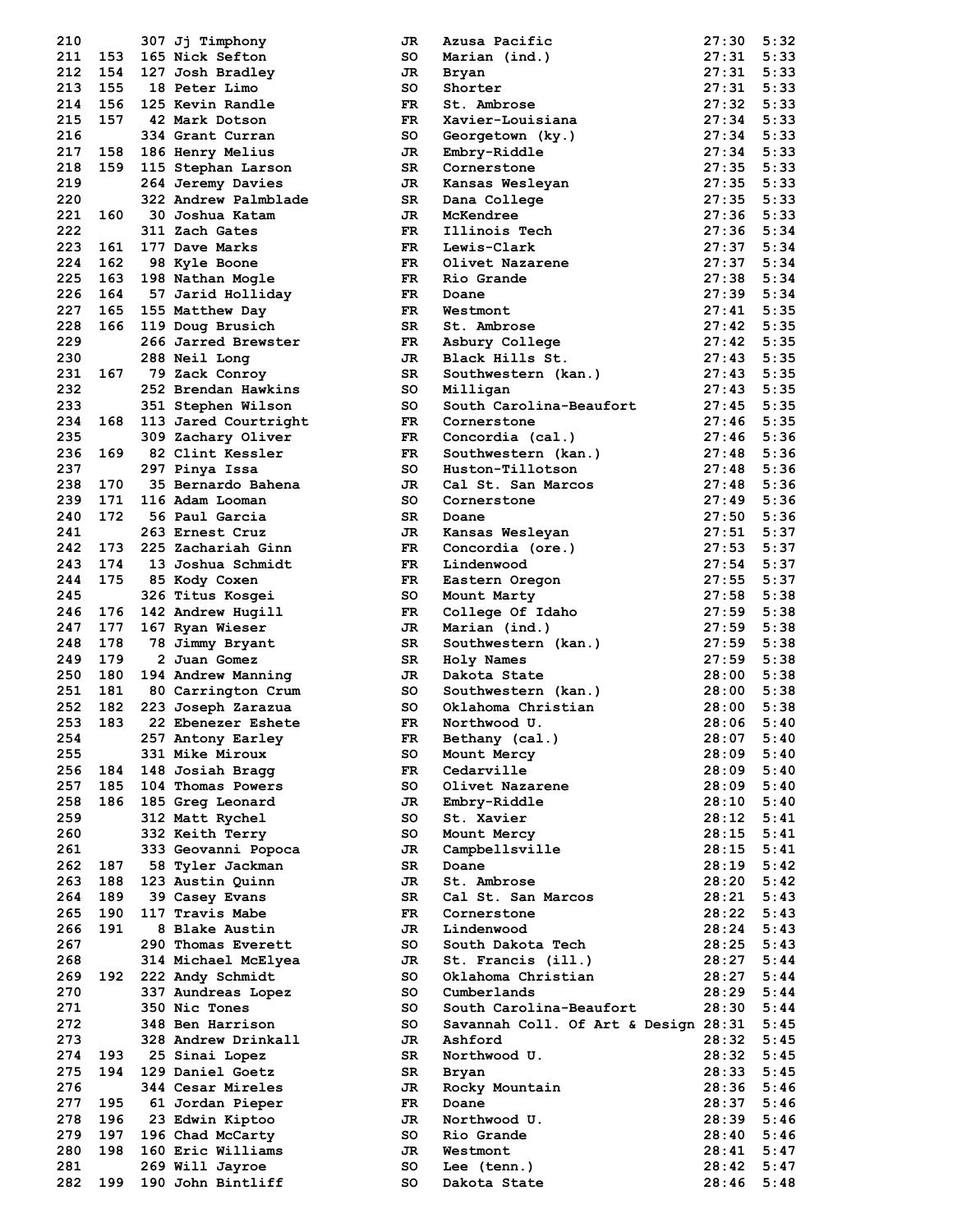| 283 |     | 349 Frank Tinsley      | so        | South Carolina-Beaufort | 28:47 | 5:48 |
|-----|-----|------------------------|-----------|-------------------------|-------|------|
| 284 | 200 | 197 Zane Miller        | so        | Rio Grande              | 28:48 | 5:48 |
| 285 |     | 330 Matthew Clarke     | JR        | Mount Mercy             | 28:48 | 5:48 |
| 286 |     | 260 Ben Burchett       | FR.       | William Jessup          | 28:55 | 5:49 |
| 287 | 201 | 5 Edrian Luna          | so        | Holy Names              | 28:57 | 5:50 |
| 288 | 202 | 15 Josh Giannoni       | SO        | Shorter                 | 28:59 | 5:50 |
| 289 |     | 259 Chadd Baltzley     | so        | William Jessup          | 29:03 | 5:51 |
| 290 | 203 | 26 Nicholas Molina     | FR.       | Northwood U.            | 29:06 | 5:52 |
| 291 | 204 | 9 Will Everett         | so        | Lindenwood              | 29:06 | 5:52 |
| 292 |     | 258 Henry Kosky        | so        | Simpson (cal.)          | 29:08 | 5:52 |
| 293 | 205 | 74 Stephen Nicol       | SR        | Simon Fraser            | 29:12 | 5:53 |
| 294 | 206 | 4 Zachary Holt         | FR        | Holy Names              | 29:13 | 5:53 |
| 295 | 207 | 166 Ryan Strom         | SR        | Marian (ind.)           | 29:17 | 5:54 |
| 296 | 208 | 122 Robbie Poque       | FR.       | St. Ambrose             | 29:20 | 5:54 |
| 297 | 209 | 132 Drew Thompson      | FR.       | <b>Bryan</b>            | 29:22 | 5:55 |
| 298 |     | 300 Nathan Rivera      | so        | Southwest (n.M.)        | 29:24 | 5:55 |
| 299 |     | 345 Justin Richardson  | FR        | Suny Canton             | 29:25 | 5:55 |
| 300 |     | 342 Kyle Dash          | FR.       | Paul Smith's            | 29:26 | 5:56 |
| 301 | 210 | 217 Brayden Barrientez | FR.       | Oklahoma Christian      | 29:28 | 5:56 |
| 302 | 211 | 120 Ryan Buchanan      | FR.       | St. Ambrose             | 29:40 | 5:58 |
| 303 |     | 346 Justin Fereshetian | so        | Maine-Presque Isle      | 29:45 | 5:59 |
| 304 | 212 | 47 Raymond Walston     | so        | Xavier-Louisiana        | 29:48 | 6:00 |
| 305 | 213 | 27 Aaron Rodarte       | SO        | Northwood U.            | 29:49 | 6:00 |
| 306 | 214 | 46 Darren Wallace      | SR        | Xavier-Louisiana        | 29:53 | 6:01 |
| 307 |     | 298 Connor Buntyn      | SO        | Southwest (n.M.)        | 29:54 | 6:01 |
| 308 | 215 | 6 Juan Monje           | JR        | Holy Names              | 29:55 | 6:01 |
| 309 | 216 | 45 Matt Pieri          | FR.       | Xavier-Louisiana        | 29:57 | 6:02 |
| 310 |     | 292 Kieran Harper      | FR        | Loyola-New Orleans      | 30:00 | 6:02 |
| 311 |     | 294 Will Kirkikis      | SO        | Spring Hill             | 30:11 | 6:05 |
| 312 | 217 | 124 Keith Randle       | JR        | St. Ambrose             | 30:13 | 6:05 |
| 313 |     | 256 William Copsey     | FR        | Bethany (cal.)          | 30:30 | 6:09 |
| 314 |     | 299 David Crites       | SR        | Southwest (n.M.)        | 30:32 | 6:09 |
| 315 |     | 284 Alex Stoltie       | <b>FR</b> | Indiana Tech            | 31:02 | 6:15 |
| 316 |     | 295 John Redman        | FR.       | Spring Hill             | 31:06 | 6:16 |
| 317 |     | 293 Christian Boyer    | SO        | Spring Hill             | 31:15 | 6:17 |
| 318 | 218 | 44 Bryan Khan          | SR        | Xavier-Louisiana        | 31:20 | 6:19 |
| 319 |     | 291 Thomas Kazery      | SO        | Belhaven                | 31:32 | 6:21 |
| 320 |     | 296 Alexander Jewson   | FR        | <b>Bacone</b>           | 33:28 | 6:44 |
| 321 | 219 | 48 Jordan Wilson       | JR        | Xavier-Louisiana        | 34:41 | 6:59 |
| 322 | 220 | 3 Leonardo Gonzalez    | FR        | Holy Names              | 34:46 | 7:00 |
| 323 | 221 | 43 James Hearn         | SO        | Xavier-Louisiana        | 35:36 | 7:10 |

### **OFFICIAL MEN'S TEAM RESULTS**

| 1.               | 44  | Malone                 | $25:18$ $2:06:26$ |
|------------------|-----|------------------------|-------------------|
| 1                | 3   | Aaron Melhorn          | 24:36             |
| 2                | 4   | James Zeuch            | 25:15             |
| 3                | 10  | Paul Robinson          | 25:27             |
| 4                | 11  | Christopher Sinick     | 25:29             |
| 5                | 16  | Evan Gaynor            | 25:39             |
| 6                |     | (37) Anthony Migliozzi | 26:03             |
| 7                |     | (43) Nick Meeson       | 26:11             |
|                  |     |                        |                   |
| $\overline{2}$ . | 166 | Concordia (neb.)       | $25:55$ $2:09:32$ |
| 1                | 7   | Dana Schmidt           | 25:25             |
| 2                | 8   | Zach Meineke           | 25:26             |
| 3                | 33  | David Goeglein         | 26:00             |
| 4                | 50  | Luka Thor              | 26:15             |
| 5                | 68  | Tyson Billings         | 26:26             |
| 6                | 72) | Jon Grotefendt         | 26:28             |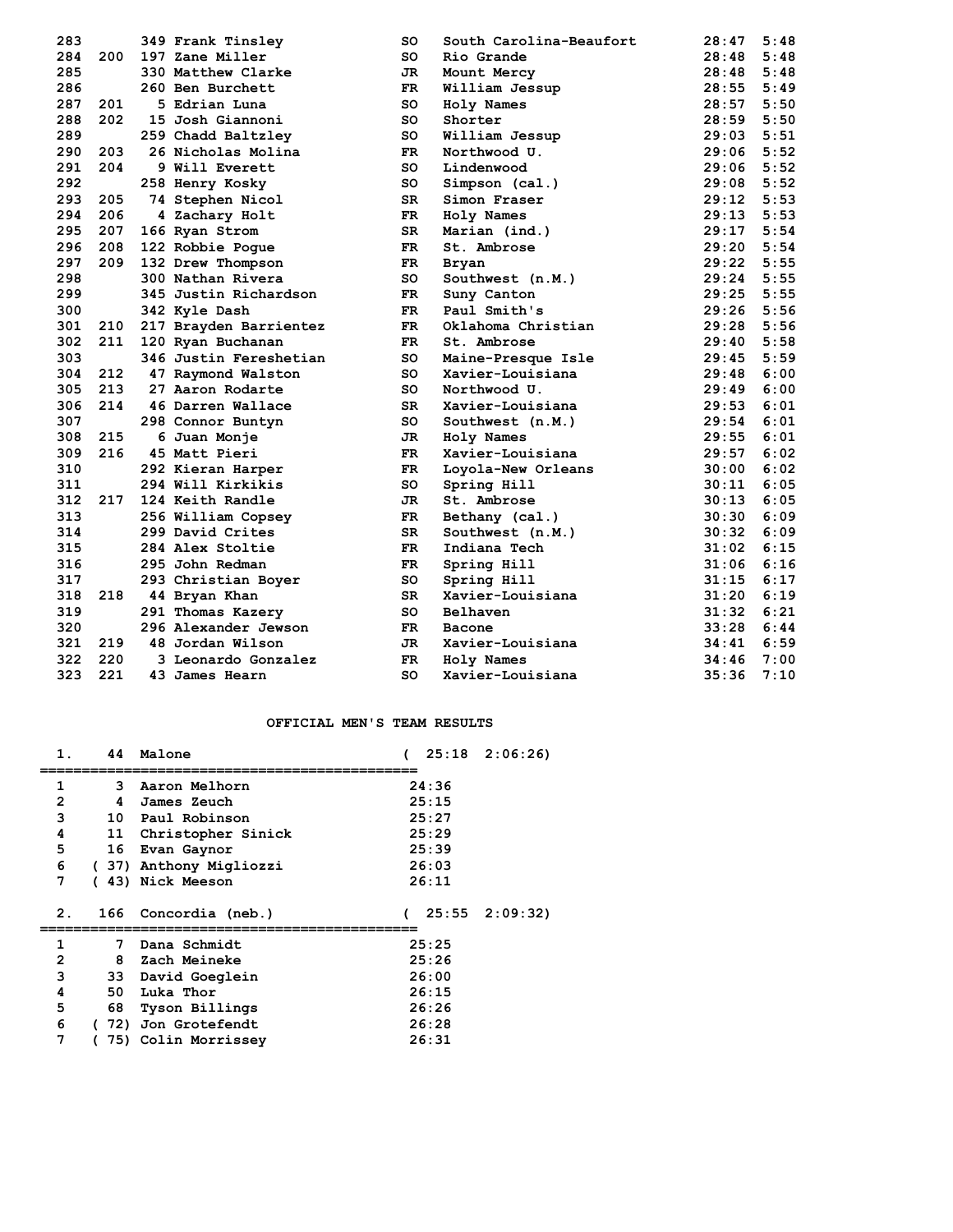| з.             | 188     | Southern Oregon                 | (            | 26:00 | 2:09:59  |
|----------------|---------|---------------------------------|--------------|-------|----------|
| 1              |         |                                 |              | 25:22 |          |
| $\overline{2}$ | 6<br>26 | David Laney<br>Dennis McCaffrey |              | 25:51 |          |
| 3              | 39      |                                 |              |       |          |
|                |         | Andrew Milne                    |              | 26:07 |          |
| 4              | 47      | Ryan Sorenson                   |              | 26:13 |          |
| 5              | 70      | Ryan Gelfi                      |              | 26:26 |          |
| 6              |         | (106) Hector Aleman             |              | 26:51 |          |
| 7              |         | (133) Zach Elliott              |              | 27:15 |          |
| 4.             | 229     | Shawnee State                   | $\sqrt{2}$   | 26:10 | 2:10:50) |
|                |         |                                 |              |       |          |
| 1              | 21      | Corey Culbertson                |              | 25:45 |          |
| $\mathbf{2}$   | 38      | Galen Dills                     |              | 26:06 |          |
| 3              | 48      | Shane Meyer                     |              | 26:14 |          |
| 4              | 56      | Josh Linkous                    |              | 26:20 |          |
| 5              | 66      | Tyler Hickey                    |              | 26:25 |          |
| 6              |         | (99) Chuck Wentz                |              | 26:44 |          |
| 7              |         | (116) Michael Owen              |              | 26:59 |          |
| 5.             | 264     | Embry-Riddle                    | $\sqrt{2}$   | 26:09 | 2:10:41  |
|                |         |                                 |              |       |          |
| 1              | 9       | Evans Kirwa                     |              | 25:26 |          |
| $\overline{2}$ | 12      | Sam Vazquez                     |              | 25:34 |          |
| 3              | 20      | Russel Snyder                   |              | 25:43 |          |
| 4              | 86      | Nick Gehlsen                    |              | 26:38 |          |
| 5              | 137     | Alex Frazier                    |              | 27:20 |          |
| 6              |         | (158) Henry Melius              |              | 27:34 |          |
| 7              |         | (186) Greg Leonard              |              | 28:10 |          |
| 6.             | 275     | Simon Fraser                    | $\sqrt{2}$   | 26:15 | 2:11:11) |
| 1              | 13      | Kevin Friesen                   |              | 25:35 |          |
| $\overline{2}$ | 31      | Ryan Brockerville               |              | 25:59 |          |
| 3              | 42      | Keir Forster                    |              | 26:10 |          |
| 4              | 81      | David Wambui                    |              | 26:35 |          |
| 5              | 108     | Mitchell Culley                 |              | 26:52 |          |
| 6              |         | (139) Brett Wakefield           |              | 27:21 |          |
| 7              |         | (205) Stephen Nicol             |              | 29:12 |          |
|                |         |                                 |              |       |          |
| 7.             | 305     | Aquinas                         | $\sqrt{2}$   | 26:22 | 2:11:46  |
| 1              | 40      | Mike Gravelyn                   |              | 26:07 |          |
| $\overline{2}$ | 41      | Dustin Heiler                   |              | 26:08 |          |
| з              | 55      | Mike Morgan                     |              | 26:19 |          |
| 4              | 67      | Robert Veldman                  |              | 26:26 |          |
| 5              |         | 102 Kolin Stickney              |              | 26:46 |          |
| 6              |         | (104) Victor Rameriz            |              | 26:47 |          |
| 7              |         | (105) James Lanciaux            |              | 26:47 |          |
| 8.             | 346     | McKendree                       | <sup>.</sup> | 26:11 | 2:10:52  |
| 1              | 2       | Carison Kemei                   |              | 24:24 |          |
| $\overline{2}$ | 36      | Elkana Kipsang                  |              | 26:03 |          |
| 3              | 91      | Travis Lavin                    |              | 26:41 |          |
| 4              | 96      | <b>Blake Delong</b>             |              | 26:43 |          |
| 5              | 121     | Darren Hooks                    |              | 27:01 |          |
| 6              |         | (134) Micheal Mendez            |              | 27:17 |          |
| 7              |         | (160) Joshua Katam              |              | 27:36 |          |
|                |         |                                 |              |       |          |
| 9.             | 348     | British Columbia                | $\sqrt{2}$   | 26:25 | 2:12:02  |
| 1              | 15      | Luc Bruchet                     |              | 25:38 |          |
| $\overline{2}$ | 62      | Ben Thistlewood                 |              | 26:22 |          |
| з              | 65      | Kerry Kazuta                    |              | 26:24 |          |
| 4              | 93      | Jordan Smith                    |              | 26:42 |          |
| 5              | 113     | Nigel Hole                      |              | 26:56 |          |
| 6              |         | (130) Rowan Forseth             |              | 27:11 |          |
| 7              |         | (140) Eric Cameron              |              | 27:21 |          |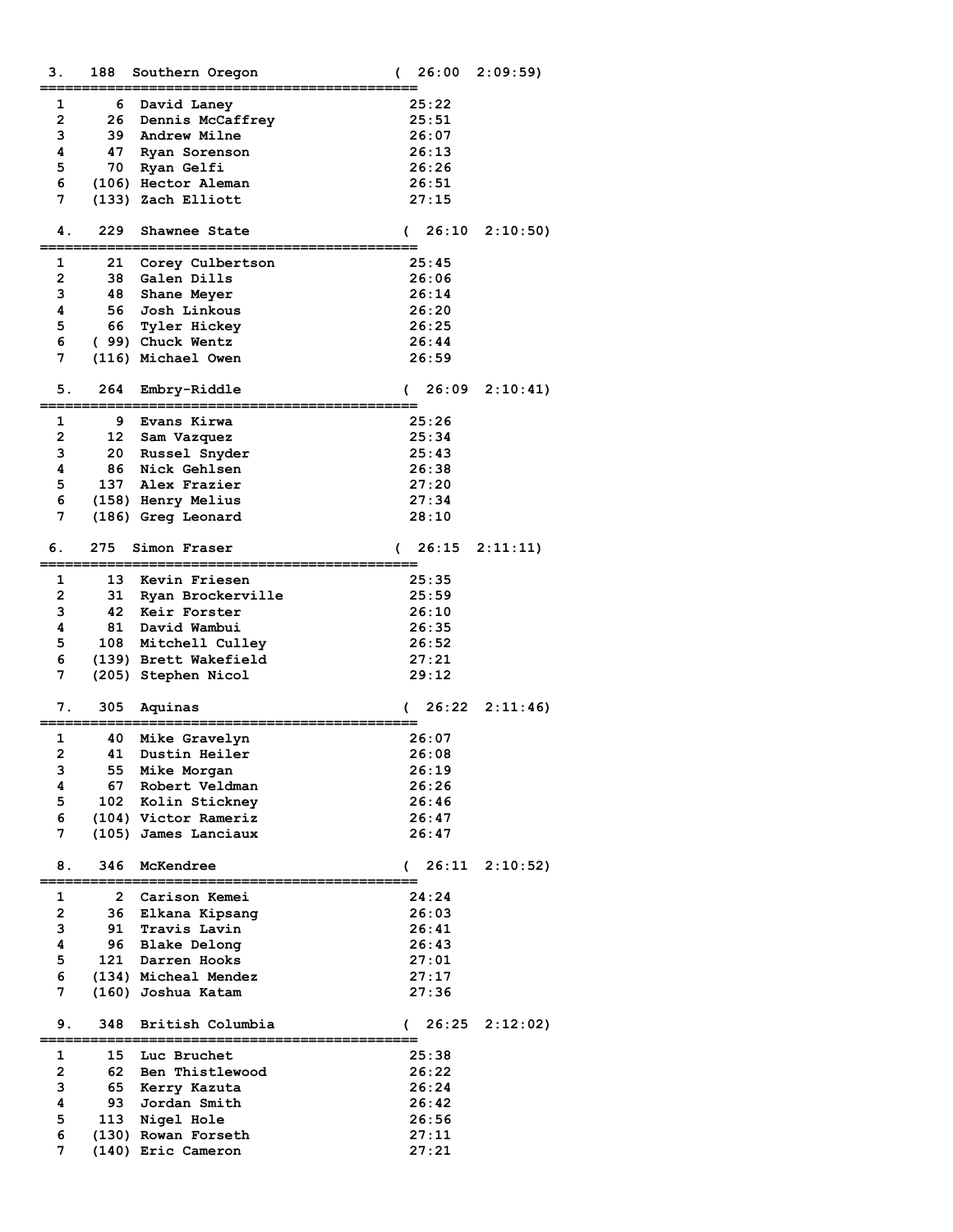| 10. | 357                | College Of Idaho<br>.===============<br>-----           | $\mathcal{C}$       | $26:27$ $2:12:14$ |
|-----|--------------------|---------------------------------------------------------|---------------------|-------------------|
| 1   | 25                 | <b>Greg Montgomery</b>                                  | 25:49               |                   |
| 2   | 46                 | Paul Sartin                                             | 26:11               |                   |
| з   |                    | 83 Kiprotich Langat                                     | 26:36               |                   |
| 4   |                    | 94 Jj Burk                                              | 26:43               |                   |
| 5   |                    | 109 Dominic Bolin                                       | 26:55               |                   |
| 6   |                    | (142) Alex Goold                                        | 27:22               |                   |
| 7   |                    | (176) Andrew Hugill                                     | 27:59               |                   |
|     |                    |                                                         |                     |                   |
| 11. | 359                | Olivet Nazarene                                         | 26:26<br>$\sqrt{2}$ | 2:12:06           |
|     |                    | -------------------------------                         |                     |                   |
| 1   | 18                 | Kenny MacDonough                                        | 25:42               |                   |
| 2   | 29                 | <b>Drew Collette</b>                                    | 25:57               |                   |
| 3   |                    | 100 Kasey Ferrigan                                      | 26:45               |                   |
| 4   |                    | 101 Justin Jones                                        | 26:46               |                   |
| 5   |                    | 111 Andrew Clausen                                      | 26:56               |                   |
| 6   |                    | (162) Kyle Boone                                        | 27:37               |                   |
| 7   |                    | (185) Thomas Powers                                     | 28:09               |                   |
| 12. | 363<br>:========== | Eastern Oregon<br>:===================                  | $\epsilon$          | $26:26$ $2:12:10$ |
| 1   | 14                 | Dj Flores                                               | 25:38               |                   |
| 2   |                    | 28 Forrest Lumpry                                       | 25:56               |                   |
| 3   |                    | <b>90 Devin White</b>                                   | 26:40               |                   |
| 4   |                    | 112 Terry Johnsen                                       | 26:56               |                   |
| 5   |                    | 119 Ryan Booth                                          | 27:00               |                   |
| 6   |                    | (146) Justin Dean                                       | 27:25               |                   |
| 7   |                    | (175) Kody Coxen                                        | 27:55               |                   |
|     |                    |                                                         |                     |                   |
| 13. | 371                | Concordia (ore.)<br>-----------------<br>.============= | 26:31<br>$\sqrt{2}$ | 2:12:33           |
| 1   | 49                 | Marcus Nelson                                           | 26:14               |                   |
| 2   |                    | 52 Charles Cummings                                     | 26:16               |                   |
| 3   |                    | 64 Martin Romero-Clark                                  | 26:24               |                   |
| 4   |                    | 80 Cordero Cisneros                                     | 26:34               |                   |
| 5   |                    | 126 Jessy Brown                                         | 27:05               |                   |
| 6   |                    | (136) Dylan Zitzer                                      | 27:19               |                   |
| 7   |                    | (173) Zachariah Ginn                                    | 27:53               |                   |
| 14. | 390                | Oklahoma Christian                                      | $\epsilon$          | $26:21$ $2:11:43$ |
|     |                    | ---------------                                         |                     |                   |
| 1   | 1                  | Silas Kisorio                                           | 24:23               |                   |
| 2   | 45                 | Geoffrey Njonjo                                         | 26:11               |                   |
| з   | 78                 | Frezer Legesse                                          | 26:33               |                   |
| 4   | 84                 | David McWilliams                                        | 26:36               |                   |
| 5   | 182                | Joseph Zarazua                                          | 28:00               |                   |
| 6   |                    | (192) Andy Schmidt                                      | 28:27               |                   |
| 7   |                    | (210) Brayden Barrientez                                | 29:28               |                   |
| 15. | 409                | Oklahoma Baptist                                        | $\sqrt{2}$          | $26:36$ $2:12:56$ |
| 1   | 51                 | Nathan Ellis                                            | 26:15               |                   |
| 2   | 59                 | Craig Donnelly                                          | 26:22               |                   |
| 3   | 89                 | Brandon Dickinson                                       | 26:39               |                   |
| 4   | 92                 | Neal Ellis                                              | 26:41               |                   |
| 5   | 118                | Caleb Clark                                             | 26:59               |                   |
| 6   |                    | (143) Louie Cook                                        | 27:23               |                   |
| 7   |                    | (152) Justin Stroup                                     | 27:29               |                   |
|     |                    |                                                         |                     |                   |
| 16. | 439                | Dakota State                                            | 26:39<br>$\sqrt{2}$ | 2:13:14           |
| 1   | 22                 | Anthony Drealan                                         | 25:46               |                   |
| 2   | 61                 | Devon Berkness                                          | 26:22               |                   |
| 3   | 95                 | Matt Fideler                                            | 26:43               |                   |
| 4   | 114                | Tyler Van Peursem                                       | 26:57               |                   |
| 5   | 147                | Ben Harrison                                            | 27:26               |                   |
| 6   |                    | (180) Andrew Manning                                    | 28:00               |                   |
| 7   |                    | (199) John Bintliff                                     | 28:46               |                   |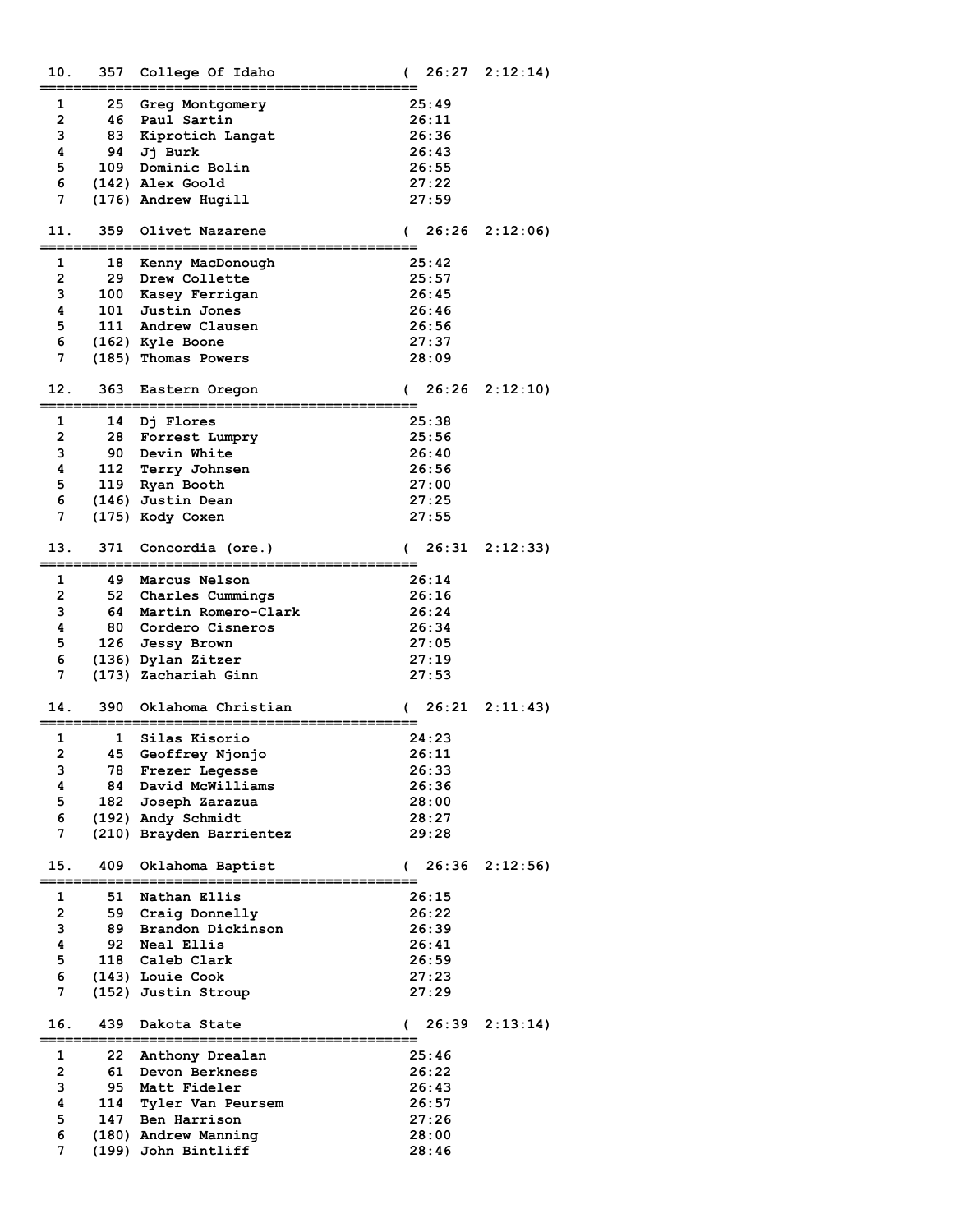| 17.            | 441 | Cal St. San Marcos    | 26:39<br>$\epsilon$ | 2:13:12) |
|----------------|-----|-----------------------|---------------------|----------|
| 1              | 19  | Muluken Beressa       | 25:43               |          |
| $\overline{2}$ | 76  | David Edwards         | 26:33               |          |
| 3              | 88  | Chris Capeau          | 26:39               |          |
| 4              |     | 127 Chris Strasheim   | 27:06               |          |
| 5              | 131 | Pat Fitzgerald        | 27:11               |          |
| 6              |     | (170) Bernardo Bahena | 27:48               |          |
| 7              |     | (189) Casey Evans     | 28:21               |          |
|                |     |                       |                     |          |
| 18.            | 445 | Shorter               | 26:40<br>$\sqrt{2}$ | 2:13:16  |
|                |     |                       |                     |          |
| 1              | 32  | Eliud Ng'etich        | 25:59               |          |
| $\overline{2}$ | 71  | Steven Rich           | 26:27               |          |
| 3              | 97  | Nicolas Toscan        | 26:44               |          |
| 4              |     | 117 Jerad Godsave     | 26:59               |          |
| 5              | 128 | Doug Kalmbach         | 27:07               |          |
| 6              |     | (155) Peter Limo      | 27:31               |          |
| 7              |     | (202) Josh Giannoni   | 28:59               |          |
| 19.            | 454 | Cedarville            | 26:42<br>$\sqrt{2}$ | 2:13:28  |
|                |     |                       |                     |          |
| 1              | 35  | T.J. Badertscher      | 26:03               |          |
| $\overline{2}$ | 63  | Evan Thayer           | 26:23               |          |
| 3              | 107 | Rob Trennepohl        | 26:52               |          |
| 4              | 120 | Joe Cathey            | 27:00               |          |
| 5              |     | 129 Jordan Davies     | 27:10               |          |
| 6              |     | (149) Chris Vaughn    | 27:27               |          |
| 7              |     | (184) Josiah Bragg    | 28:09               |          |
| 20.            | 479 | Marian (ind.)         | 26:46<br>$\sqrt{2}$ | 2:13:49  |
|                |     |                       |                     |          |
| 1              | 23  | Kyle Murray           | 25:47               |          |
| $\overline{2}$ | 77  | Michael Foerster      | 26:33               |          |
| 3              | 85  | Thomas Jeschke        | 26:37               |          |
| 4              | 141 | Derek Harris          | 27:21               |          |
| 5              | 153 | Nick Sefton           | 27:31               |          |
| 6              |     | (177) Ryan Wieser     | 27:59               |          |
| 7              |     | (207) Ryan Strom      | 29:17               |          |
| 21.            | 479 | Rio Grande            | 26:47<br>(          | 2:13:55  |
|                |     |                       |                     |          |
| 1              | 27  | Bryce Wilson          | 25:53               |          |
| 2              | 60  | Matt Spencer          | 26:22               |          |
| 3              | 79  | Nick Wilson           | 26:34               |          |
| 4              | 150 | Joe Taranto           | 27:28               |          |
| 5              | 163 | Nathan Mogle          | 27:38               |          |
| 6              |     | (197) Chad McCarty    | 28:40               |          |
| 7              |     | (200) Zane Miller     | 28:48               |          |
| 22.            | 501 | Lewis-Clark           | 26:48<br>$\sqrt{2}$ | 2:13:58  |
|                |     |                       |                     |          |
| 1              | 69  | Chris McConnell       | 26:26               |          |
| $\overline{2}$ | 87  | Sean Huey             | 26:38               |          |
| 3              | 103 | Eric Tuwei            | 26:47               |          |
| 4              |     | 110 Josh Shrewsbury   | 26:55               |          |
| 5              | 132 | Jake Miller           | 27:12               |          |
| 6              |     | (151) Grant Eldridge  | 27:29               |          |
| 7              |     | (161) Dave Marks      | 27:37               |          |
| 23.            | 513 | Cornerstone           | 26:49<br>$\sqrt{2}$ | 2:14:03  |
| 1              | 5   | Zach Ripley           | 25:17               |          |
| $\overline{2}$ | 57  | Alex Green            | 26:21               |          |
| 3              | 124 | Billy Carl            | 27:04               |          |
| 4              | 159 | Stephan Larson        | 27:35               |          |
| 5              | 168 | Jared Courtright      | 27:46               |          |
| 6              |     | (171) Adam Looman     | 27:49               |          |
| 7              |     | (190) Travis Mabe     | 28:22               |          |
|                |     |                       |                     |          |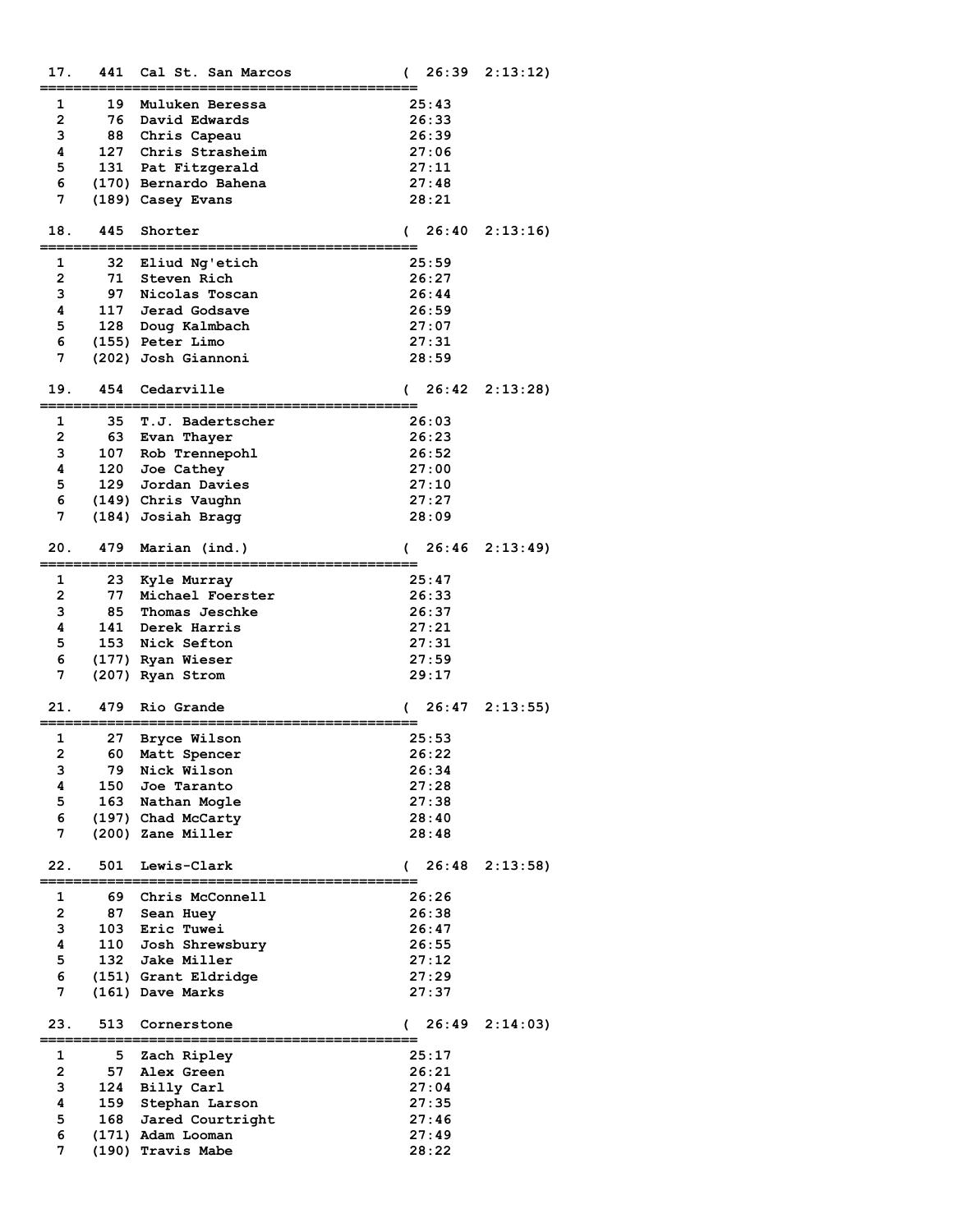| 24.                 | 519 | Lindenwood                             | €             | 26:55          | 2:14:34) |
|---------------------|-----|----------------------------------------|---------------|----------------|----------|
|                     |     |                                        |               |                |          |
| 1                   | 34  | Mustapha Habbani                       |               | 26:03          |          |
| $\overline{2}$      | 44  | Samson Kibet                           |               | 26:11          |          |
| 3                   | 123 | Brian Soule                            |               | 27:02          |          |
| 4<br>5              | 144 | Benoit Ponton                          |               | 27:24          |          |
| 6                   | 174 | Joshua Schmidt                         |               | 27:54          |          |
| 7                   |     | (191) Blake Austin                     |               | 28:24          |          |
|                     |     | (204) Will Everett                     |               | 29:06          |          |
| 25.                 | 538 | Westmont                               |               | 26:54          | 2:14:29  |
|                     |     |                                        | $\mathcal{L}$ |                |          |
| 1                   | 74  | Jacob Goodin                           |               | 26:30          |          |
| $\overline{2}$      | 82  | Jake Jeanson                           |               | 26:35          |          |
| 3                   | 115 | Sean Adams                             |               | 26:58          |          |
| 4                   |     | 122 Garrison Gourdeau                  |               | 27:02          |          |
| 5                   |     | 145 Nathan Kemp                        |               | 27:24          |          |
| 6                   |     | (165) Matthew Day                      |               | 27:41          |          |
| 7                   |     | (198) Eric Williams                    |               | 28:41          |          |
|                     |     |                                        |               |                |          |
| 26.                 | 544 | Southwestern (kan.)                    | $\sqrt{2}$    | 26:58          | 2:14:50) |
|                     |     |                                        |               |                |          |
| 1                   | 30  | Andrew Topham                          |               | 25:58          |          |
| $\overline{2}$      | 53  | Frank Adelman                          |               | 26:16          |          |
| 3                   | 125 | Conner Drendel                         |               | 27:05          |          |
| 4                   |     | 167 Zack Conroy                        |               | 27:43          |          |
| 5                   |     | 169 Clint Kessler                      |               | 27:48          |          |
| 6                   |     | (178) Jimmy Bryant                     |               | 27:59          |          |
| 7                   |     | (181) Carrington Crum                  |               | 28:00          |          |
|                     |     |                                        |               |                |          |
| 27.                 | 549 | Bryan                                  | C             | 27:00          | 2:14:57  |
|                     |     |                                        |               |                |          |
| 1                   | 54  | Bryson Harper                          |               | 26:19          |          |
| $\overline{2}$      | 58  | Zach Buffington                        |               | 26:22          |          |
| 3                   | 135 | Jason McLeod                           |               | 27:19          |          |
| 4                   |     | 148 Jake Bradley                       |               | 27:26          |          |
| 5                   | 154 | Josh Bradley                           |               | 27:31          |          |
| 6                   |     | (194) Daniel Goetz                     |               | 28:33          |          |
| 7                   |     | (209) Drew Thompson                    |               | 29:22          |          |
|                     |     |                                        |               |                |          |
| 28.                 | 571 | Doane                                  |               | 27:02          | 2:15:07  |
|                     |     |                                        |               |                |          |
| 1<br>$\overline{2}$ | 24  | Sufian Kimo                            |               | 25:47          |          |
|                     | 73  | Edwin Ronoh                            |               | 26:30          |          |
| з<br>4              | 138 | Scott Ohlson                           |               | 27:21          |          |
| 5                   | 164 | Jarid Holliday                         |               | 27:39          |          |
| 6                   |     | 172 Paul Garcia<br>(187) Tyler Jackman |               | 27:50<br>28:19 |          |
| 7                   |     | (195) Jordan Pieper                    |               | 28:37          |          |
|                     |     |                                        |               |                |          |
| 29.                 | 792 | Northwood U.                           | €             | 28:01          | 2:20:05  |
|                     |     |                                        |               |                |          |
| 1                   | 17  | Alfred Kite                            |               | 25:42          |          |
| $\overline{2}$      | 183 | Ebenezer Eshete                        |               | 28:06          |          |
| 3                   |     | 193 Sinai Lopez                        |               | 28:32          |          |
| 4                   | 196 | Edwin Kiptoo                           |               | 28:39          |          |
| 5                   | 203 | Nicholas Molina                        |               | 29:06          |          |
| 6                   |     | (213) Aaron Rodarte                    |               | 29:49          |          |
|                     |     |                                        |               |                |          |
| 30.                 | 816 | St. Ambrose                            | $\epsilon$    | 27:56          | 2:19:38  |
|                     |     |                                        |               |                |          |
| 1                   | 98  | John Darmody                           |               | 26:44          |          |
| 2                   | 156 | Kevin Randle                           |               | 27:32          |          |
| з                   | 166 | Doug Brusich                           |               | 27:42          |          |
| 4                   |     | 188 Austin Quinn                       |               | 28:20          |          |
| 5                   | 208 | Robbie Pogue                           |               | 29:20          |          |
| 6                   |     | (211) Ryan Buchanan                    |               | 29:40          |          |
| 7                   |     | (217) Keith Randle                     |               | 30:13          |          |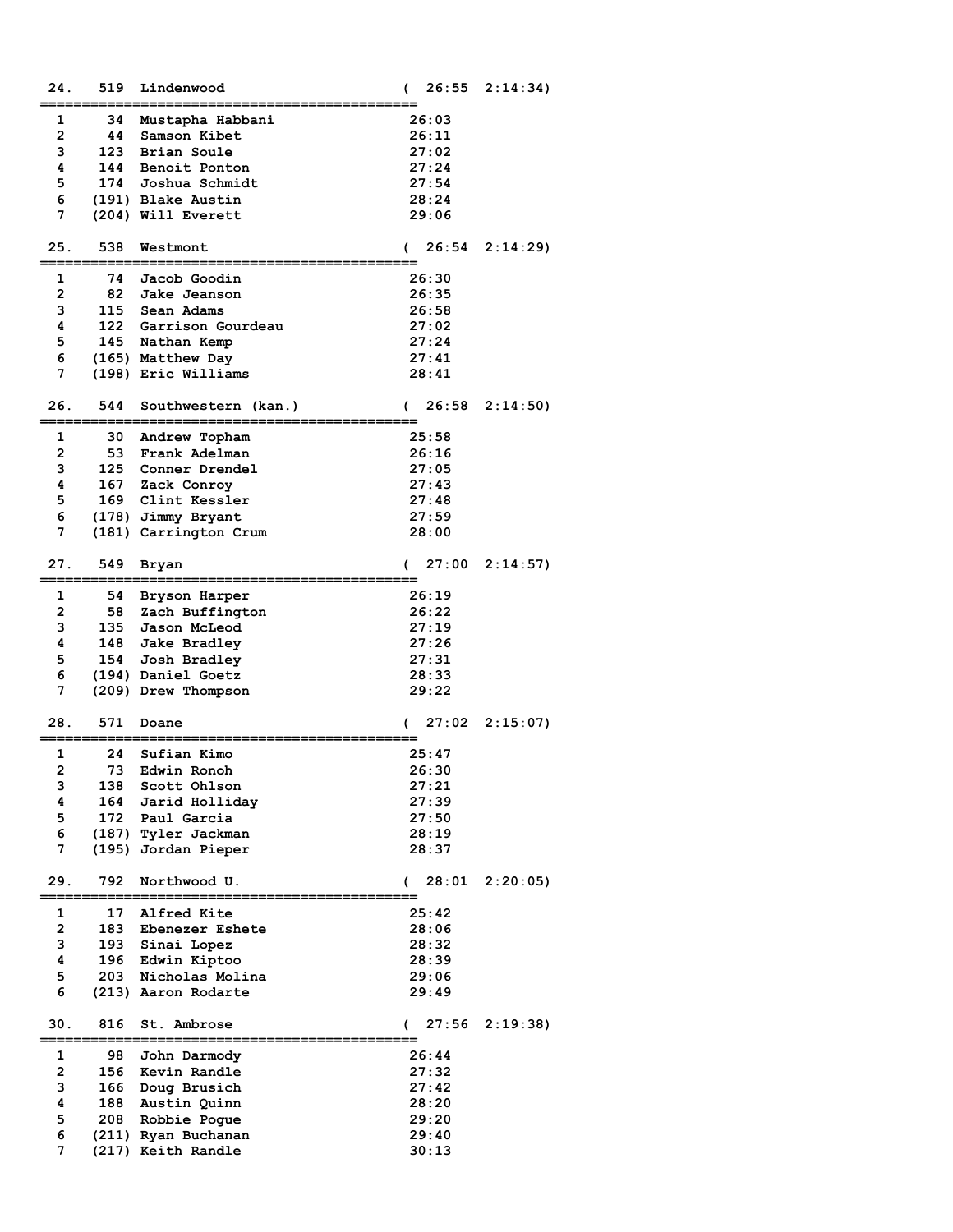| 31.            |       | 1017 Xavier-Louisiana |            |       | (29:432:28:32)    |
|----------------|-------|-----------------------|------------|-------|-------------------|
|                |       |                       |            |       |                   |
| 1              | 157   | Mark Dotson           |            | 27:34 |                   |
| $\overline{2}$ | 212   | Raymond Walston       |            | 29:48 |                   |
| 3              | 214   | Darren Wallace        |            | 29:53 |                   |
| 4              | 216   | Matt Pieri            |            | 29:57 |                   |
| 5              |       | 218 Bryan Khan        |            | 31:20 |                   |
| 6              |       | (219) Jordan Wilson   |            | 34:41 |                   |
| 7              | (221) | James Hearn           |            | 35:36 |                   |
|                |       |                       |            |       |                   |
| 32.            | 1021  | Holy Names            | $\epsilon$ |       | $30:10$ $2:30:50$ |
|                |       |                       |            |       |                   |
| 1              |       | 179 Juan Gomez        |            | 27:59 |                   |
| $\overline{2}$ |       | 201 Edrian Luna       |            | 28:57 |                   |
| 3              |       | 206 Zachary Holt      |            | 29:13 |                   |
| 4              | 215   | Juan Monje            |            | 29:55 |                   |
| 5              | 220   | Leonardo Gonzalez     |            | 34:46 |                   |

#### **OFFICIAL WOMEN'S RESULTS**

| Place TmPl No. |    | Name                     |           | Year School        | Time           | Pace           |
|----------------|----|--------------------------|-----------|--------------------|----------------|----------------|
|                |    |                          |           |                    |                |                |
| 1              | 1  | 557 Justyna Mudy         | JR.       | Shorter            | 17:30          | 5:38           |
| 2              |    | 2 530 Jacky Kipwambok    | JR        | Azusa Pacific      | $17:51$ $5:45$ |                |
| 3              | 3  | 588 Francine Nzilampa    | SR -      | Lindenwood         | $17:56$ 5:47   |                |
| 4              |    | 4 551 Violet Mokaya      | SO .      | Concordia (cal.)   | $18:06$ 5:50   |                |
| 5              |    | 714 Meagan Hudson        | SR .      | Missouri Baptist   | $18:08$ 5:50   |                |
| 6              | 5. | 416 Katie Gillespie      | FR 1      | Cedarville         | $18:12$ 5:52   |                |
| 7              | 6  | 582 Dallon Williams      | SR        | Cal St. San Marcos | $18:20$ 5:54   |                |
| 8              |    | 709 Obsie Birru          | SO.       | Grand View         |                | $18:20$ 5:54   |
| 9              |    | 7 529 Lauren Jimison     | so        | Azusa Pacific      | $18:20$ 5:55   |                |
| 10             |    | 692 Katie Conlon         | so        | Jamestown College  | $18:21$ 5:55   |                |
| 11             |    | 8 412 Wendy O'Lexey      | <b>SR</b> | Black Hills St.    | $18:25$ 5:56   |                |
| 12             |    | 744 Karlee Coffey        | FR        | Eastern Oregon     | $18:27$ 5:57   |                |
| 13             |    | 9 621 Alice Taylor       | so        | Concordia (ore.)   | $18:27$ 5:57   |                |
| 14             | 10 | 410 Erin Curran          | FR        | Black Hills St.    | $18:28$ 5:57   |                |
| 15             | 11 | 581 Caitlin Villarreal   | so        | Cal St. San Marcos | $18:29$ 5:57   |                |
| 16             |    | 731 Lauren Johnson       | SR        | Huntington         | $18:35$ $5:59$ |                |
| 17             |    | 728 Juline Brice         | SR        | Webber             | $18:36$ $6:00$ |                |
| 18             |    | 12 420 Lydia Wong        | SR.       | Cedarville         | 18:37          | 6:00           |
| 19             |    | 13 514 Helen Croft       | SO.       | Simon Fraser       | $18:38$ 6:00   |                |
| 20             |    | 14 591 Stephanie Helm    | JR        | College Of Idaho   | $18:40$ $6:01$ |                |
| 21             | 15 | 451 Gillian Giffen       | SO.       | Milligan           | $18:43$ $6:02$ |                |
| 22             | 16 | 463 Katie Thede          | JR.       | Biola              | 18:46          | 6:03           |
| 23             |    | 747 Seena Frantz         | FR.       | Southern Oregon    | 18:47          | 6:03           |
| 24             | 17 | 484 Joyce Woki           | SR        | Spring Arbor       | 18:47          | 6:03           |
| 25             | 18 | 458 Sarah Brooks         | JR.       | Biola              | 18:48          | 6:03           |
| 26             | 19 | 466 Sabrina Reeve        | SR.       | British Columbia   | $18:49$ 6:04   |                |
| 27             |    | 20 520 Holly Stockall    | so        | Simon Fraser       | $18:51$ $6:05$ |                |
| 28             |    | 759 Kaitlin Fadden       | SR.       | Houghton           | $18:53$ 6:05   |                |
| 29             | 21 | 447 Sarah Hines          | SR        | Malone             | $18:54$ 6:05   |                |
| 30             |    | 22 511 Kara Nelson       | JR        | Morningside        | $18:54$ 6:05   |                |
| 31             |    | 23 477 Flo Vazquez       | so        | Embry-Riddle       | 18:58 6:07     |                |
| 32             |    | 663 Jordan Arnold        | SO.       | Friends            | 19:00          | 6:07           |
| 33             |    | 24 531 Poppy Lawman      | FR        | Azusa Pacific      | $19:05$ 6:09   |                |
| 34             | 25 | 573 Carly Plank          | FR.       | Aquinas            | $19:09$ 6:10   |                |
| 35             |    | 26 464 Nelly Amenyogbe   | FR 1      | British Columbia   | $19:10$ $6:10$ |                |
| 36             | 27 | 550 Jennifer Mallen      | FR.       | Concordia (cal.)   | 19:10          | 6:10           |
| 37             | 28 | 579 Jessica Sandoval     | JR        | Cal St. San Marcos | $19:11$ $6:11$ |                |
| 38             | 29 | 445 Rebekah Genter       | SR        | Malone             | $19:11$ $6:11$ |                |
| 39             | 30 | 460 Nychele Fischetti    | SO.       | Biola              | $19:11$ $6:11$ |                |
| 40             | 31 | 444 Erin Bauer           | SO.       | Malone             | $19:12$ $6:11$ |                |
| 41             |    | 32 580 Kelly Thompson    | FR        | Cal St. San Marcos |                | $19:14$ $6:12$ |
| 42             |    | 33 415 Carolyn Case      | FR        | Cedarville         | $19:16$ $6:12$ |                |
| 43             |    | 670 Amber Watson         | JR        | Rocky Mountain     | 19:17          | 6:13           |
| 44             |    | 34 518 Angela Shaw       | JR        | Simon Fraser       |                | $19:18$ $6:13$ |
| 45             |    | 35 461 Kelsey Gasner     | JR        | Biola              | $19:19$ $6:14$ |                |
| 46             |    | 723 Lauren Versweyveld   | JR        | Olivet Nazarene    | $19:20$ $6:14$ |                |
| 47             |    | 691 Alyssa Bossler       | <b>SR</b> | Jamestown College  | 19:20          | 6:14           |
| 48             |    | 653 Michelle Steiger     | so        | Dordt              | $19:20$ 6:14   |                |
| 49             |    | 36 428 Jena Schwalenberg | FR.       | Concordia (neb.)   | 19:20          | 6:14           |
| 50             |    | 720 Rachael Dean         | so        | Judson             | 19:20          | 6:14           |
| 51             | 37 | 449 Tynae Wilson         | SO.       | Malone             | 19:21          | 6:14           |
| 52             | 38 | 523 Alicia Godwin        | FR        | Northwood U.       | 19:21          | 6:14           |
| 53             | 39 | 556 Sarah Massey         | SO.       | Shorter            | 19:22          | 6:14           |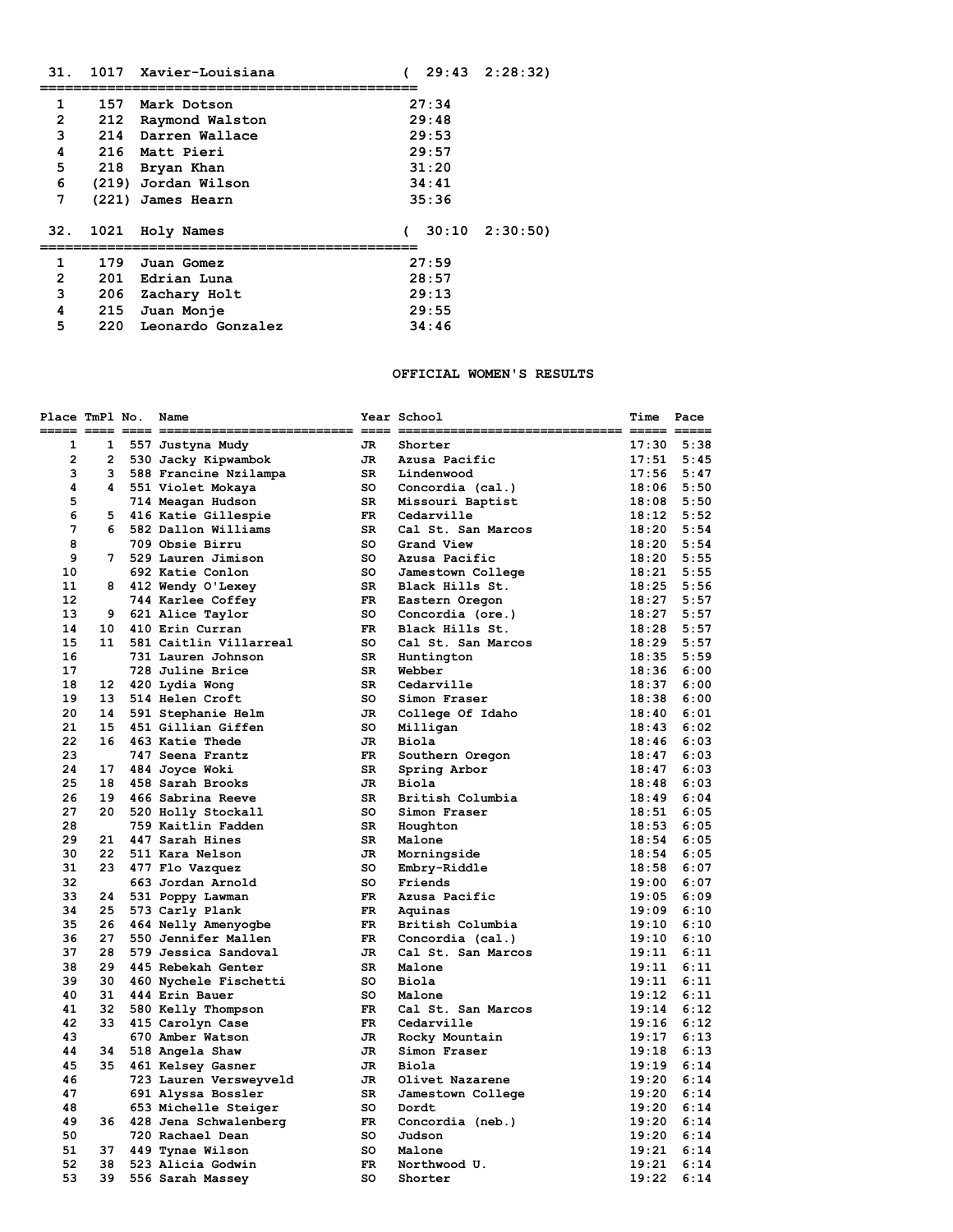| 54         |          | 753 Chrissa Trudelle     | JR       | Westmont                                  | 19:22          | 6:14         |
|------------|----------|--------------------------|----------|-------------------------------------------|----------------|--------------|
| 55         |          | 656 Charity Miles        | JR       | Northwestern (iowa)                       | 19:22          | 6:14         |
| 56         |          | 40 509 Erin Lynn Keitges | SR I     | Morningside                               | 19:22          | 6:14         |
| 57         |          | 41 457 Carissa Bowman    | so       | Biola                                     | 19:22          | 6:14         |
| 58         |          | 42 593 Molli Lee-Painter | SR.      | College Of Idaho                          | 19:24          | 6:15         |
| 59         |          | 43 515 Ali Hudson        | SR       | Simon Fraser                              | $19:26$ 6:15   |              |
| 60         |          | 44 488 Breelan Matranga  | FR.      | Point Loma                                | 19:27          | 6:16         |
| 61         |          | 733 Alyssa Johnson       | SR       | Taylor                                    | 19:27          | 6:16         |
| 62         |          | 686 Sarah Sherwood       | SR       | Madonna                                   | 19:28          | 6:16         |
| 63         |          | 729 Trisha Miller        | FR.      | Bethel (ind.)                             | $19:28$ 6:16   |              |
| 64         |          | 45 448 Lindsey Pifher    | JR       | Malone                                    | $19:29$ 6:17   |              |
| 65         |          | 655 Alyssa Farmer        | FR.      | Hastings                                  | $19:30$ $6:17$ |              |
| 66         |          | 46 552 Rocio Pelayo      | so l     | Concordia (cal.)                          | $19:30$ $6:17$ |              |
| 67         |          | 47 453 Catie McMahon     | FR       | Milligan                                  | $19:31$ $6:17$ |              |
| 68         |          | 717 Cheryl Held          | so       | William Woods                             | $19:31$ $6:17$ |              |
| 69         |          | 724 Sarah Caskey         | FR -     | Savannah Coll. Of Art & Design 19:32 6:18 |                |              |
| 70         | 48       | 459 Danielle Calhoun     | JR I     | Biola                                     | 19:33          | 6:18         |
| 71         |          | 49 613 Romona Nicolls    | SR       | Park U.                                   | 19:34          | 6:18         |
| 72         |          | 50 403 Laura Dziagwa     | SR I     | Indiana Wesleyan                          | $19:36$ $6:19$ |              |
| 73         |          |                          | SR I     |                                           | $19:36$ $6:19$ |              |
| 74         |          | 706 Britney Chesser      |          | Georgetown (ky.)                          | 19:37          | 6:19         |
|            |          | 765 Jessica Dingman      | JR I     | Ursuline (ohio)                           |                |              |
| 75         |          | 51 596 Tegan Troutner    | JR       | College Of Idaho                          | 19:37          | 6:19         |
| 76         |          | 52 443 Ashton Avery      | so       | Malone                                    | $19:38$ 6:19   |              |
| 77         |          | 53 503 Kelsey Klettke    | so       | Lewis-Clark                               | $19:40$ 6:20   |              |
| 78         |          | 722 Kristen Hallatt      | FR 1     | Olivet Nazarene                           | $19:41$ $6:21$ |              |
| 79         |          | 54 616 Junia Limage      | so       | Concordia (ore.)                          | $19:42$ 6:21   |              |
| 80         | 55       | 471 Samia Adan           | FR 1     | Embry-Riddle                              | $19:43$ $6:21$ |              |
| 81         |          | 56 595 Kristine Smith    | JR       | College Of Idaho                          | $19:43$ 6:21   |              |
| 82         | 57       | 618 Lauren Moran         | so       | Concordia (ore.)                          | $19:43$ $6:21$ |              |
| 83         |          | 700 Nicole Lair          | SR       | Oklahoma Christian                        | $19:43$ $6:21$ |              |
| 84         |          | 651 Viviana Arreola      | SR       | Doane                                     | $19:44$ 6:21   |              |
| 85         |          | 671 Tiffany Gibson       | SR       | Great Falls                               | $19:45$ 6:22   |              |
| 86         |          | 58 485 Gina Erbacci      | FR       | Point Loma                                | $19:45$ 6:22   |              |
| 87         |          | 59 620 Samantha Robert   | JR       | Concordia (ore.)                          | 19:46          | 6:22         |
| 88         |          | 60 577 Sin Carrano       | JR.      | Cal St. San Marcos                        | $19:46$ 6:22   |              |
| 89         | 61       | 611 Alex Harkins         | JR.      | Park U.                                   | 19:47          | 6:22         |
| 90         |          | 62 500 Kyli Astle        | SR.      | Lewis-Clark                               | $19:47$ 6:22   |              |
| 91         | 63       | 478 Rebecca Campbell     | JR .     | Spring Arbor                              | 19:47          | 6:23         |
| 92         |          | 64 406 Cassidy Wagner    | JR       | Indiana Wesleyan                          | $19:48$ 6:23   |              |
| 93         | 65 -     | 532 Stephanie Louden     | so       | Azusa Pacific                             | 19:49          | 6:23         |
| 94         |          | 719 Stephanie Lucas      | JR       | Illinois Tech                             | $19:49$ 6:23   |              |
| 95         |          | 693 Breyette Schall      | FR 1     | Minot State                               | 19:50          | 6:23         |
| 96         |          | 664 Karissa Cominator    | so       | Friends                                   | $19:51$ $6:24$ |              |
| 97         |          | 66 499 Amy Poull         | SR I     | St. Xavier                                | 19:51          | 6:24         |
| 98         |          | 67 572 Rachel Fechik     | SR .     | Aquinas                                   | $19:52$ $6:24$ |              |
| 99         | 68       | 506 Lindsay Szybura      | SR I     | Lewis-Clark                               | $19:53$ $6:24$ |              |
| 100        |          | 69 469 Maggie Woodward   | FR 1     |                                           | $19:53$ $6:24$ |              |
| 101        | 70       |                          |          | British Columbia                          | $19:53$ $6:24$ |              |
|            |          | 491 Ashlee Szabo         | FR 1     | Point Loma                                | 19:54          |              |
| 102        | 71       | 414 Leigh Anne Whiteside | so       | Black Hills St.                           |                | 6:25         |
| 103        | 72       | 546 Natalie Pedersen     | SR 1     | Oklahoma Baptist                          | 19:54 6:25     |              |
| 104        | 73       | 476 Alex Salinas         | SR       | Embry-Riddle                              | 19:55          | 6:25         |
| 105        | 74       | 483 Hannah Ringer        | JR       | Spring Arbor                              | 19:56          | 6:25         |
| 106        | 75       | 480 Michaela Crew        | so       | Spring Arbor                              | 19:56          | 6:25         |
| 107        | 76       | 507 Jessica Clark        | so       | Morningside                               | 19:57          | 6:26         |
| 108        | 77       | 465 Brittany Imlach      | JR       | British Columbia                          | 19:57          | 6:26         |
| 109        | 78       | 468 Alexandra Venner     | so       | British Columbia                          | 19:58          | 6:26         |
| 110        |          |                          |          |                                           |                |              |
| 111        |          | 739 Elizabeth Schmitz    | so       | Benedictine (kan.)                        | 19:59          | 6:26         |
|            |          | 684 Janelle Lindman      | SR       | Cornerstone                               | 19:59          | 6:26         |
| 112        |          | 79 446 Emily Grad        | JR       | Malone                                    | 19:59          | 6:26         |
| 113        |          | 756 Ashley Miller        | so       | Brescia                                   | 19:59          | 6:26         |
| 114        |          | 683 Sarah Birgen         | so       | Tennessee Wesleyan                        | 20:00          | 6:27         |
| 115        |          |                          | FR       | Park U.                                   | 20:00          | 6:27         |
| 116        |          | 80 609 Kimberly Brown    | so       | Sioux Falls                               | 20:01          | 6:27         |
|            |          | 657 Ashley Unruh         |          |                                           |                |              |
| 117        | 81       | 545 Kayla Lee            | JR       | Oklahoma Baptist                          | 20:02          | 6:27         |
| 118<br>119 | 82       | 712 Bea Foley            | so<br>SR | Viterbo                                   | 20:02          | 6:27<br>6:27 |
|            |          | 541 Danielle Cummins     | FR       | Oklahoma Baptist                          | 20:02          |              |
| 120        | 83       | 590 Kaitlyn Gerard       |          | College Of Idaho                          | 20:02          | 6:27         |
| 121        | 84       | 454 Leah Nelson          | FR.      | Milligan                                  | $20:03$ 6:27   |              |
| 122        | 85       | 517 Emily Palibroda      | JR.      | Simon Fraser                              | 20:03          | 6:28         |
| 123        | 86       | 418 Neola Putnam         | FR.      | Cedarville                                | 20:03          | 6:28         |
| 124        | 87       | 505 Stephanie Shuel      | so       | Lewis-Clark                               | 20:03          | 6:28         |
| 125        | 88       | 421 Rachel Wong          | so       | Cedarville                                | 20:04          | 6:28         |
| 126        | 89       | 496 Amanda Janosz        | SR       | St. Xavier                                | 20:04          | 6:28         |
| 127        |          | 716 Amy Gangloff         | FR.      | William Woods                             | 20:04          | 6:28         |
| 128        | 90       | 452 Lauren Hubbard       | FR.      | Milligan                                  | 20:05          | 6:28         |
| 129        | 91       | 424 Ann Hershberger      | SR       | Concordia (neb.)                          | $20:05$ 6:28   |              |
| 130        | 92       | 549 Amy Lund             | JR       | Concordia (cal.)                          | 20:05          | 6:28         |
| 131        |          | 752 Megan Williams       | so       | Vanguard                                  | 20:05          | 6:28         |
| 132        |          | 762 Tisha Grove          | FR       | Shawnee State                             | 20:06          | 6:28         |
| 133        |          | 93 586 Yasmina Elkasmi   | so       | Lindenwood                                | 20:06          | 6:28         |
| 134<br>135 | 94<br>95 | 576 Jen Albright         | JR<br>so | Cal St. San Marcos                        | 20:06          | 6:29<br>6:29 |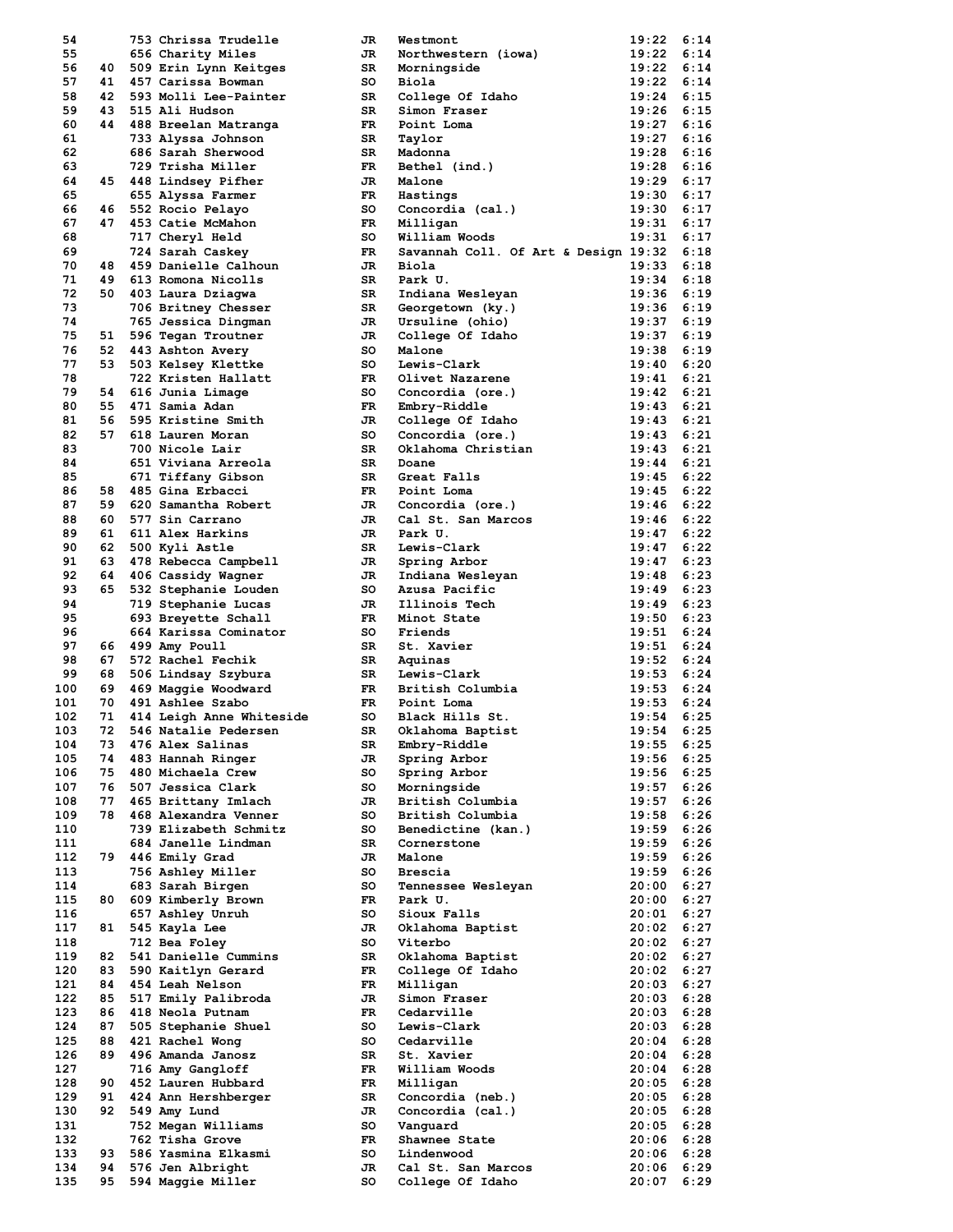| 136        | 96      | 526 Jessica Rivera                      | FR.       | Northwood U.                         | 20:07          | 6:29         |
|------------|---------|-----------------------------------------|-----------|--------------------------------------|----------------|--------------|
| 137        | 97      | 592 Kayloni Jones                       | so        | College Of Idaho                     | 20:07          | 6:29         |
| 138        |         | 98 440 Chelsea Kvidera                  |           |                                      | 20:09          | 6:29         |
|            |         |                                         | SR        | Mount Mercy                          |                |              |
| 139        |         | 99 402 Emily Dean                       | FR        | Indiana Wesleyan                     | 20:09          | 6:29         |
| 140        |         | 741 Kristen Ostrem                      | so        | Evangel                              | 20:10          | 6:30         |
|            | 141 100 | 425 Dana Kluthe                         | FR.       | Concordia (neb.)                     | 20:11          | 6:30         |
| 142        |         | 101 528 Emma Delira                     | JR.       | Azusa Pacific                        | 20:11          | 6:30         |
|            |         |                                         |           |                                      |                |              |
| 143        |         | 732 Ashley Henry                        | so        | Taylor                               | 20:11          | 6:30         |
| 144        |         | 760 Meghan Moore                        | FR.       | Roberts Wesleyan                     | 20:12          | 6:30         |
| 145        |         | 102 456 Lili Zaldana                    | JR.       | Milligan                             | 20:12          | 6:31         |
| 146        |         | 103 598 Stacey Lastra                   | SR        | Kansas Wesleyan                      | 20:13          | 6:31         |
| 147        |         |                                         |           | Northwest Christian                  | 20:13          | 6:31         |
|            |         | 746 Stephanie Hescock                   | so        |                                      |                |              |
| 148        |         | 718 Kristi Palmer                       | JR        | William Woods                        | 20:14          | 6:31         |
| 149        |         | 104 544 Jessica Herbert                 | SR        | Oklahoma Baptist                     | 20:14          | 6:31         |
| 150        |         | 676 Erin Wasserfall                     | JR        | Lee (tenn.)                          | 20:14          | 6:31         |
|            |         |                                         |           |                                      |                |              |
| 151        |         | 730 Amber Wray                          | SR        | Bethel (ind.)                        | 20:15          | 6:31         |
| 152        | 105     | 407 Kailee Whitaker                     | SR        | Indiana Wesleyan                     | $20:16$ 6:32   |              |
| 153        |         | 703 Milca Villegas                      | FR.       | Wayland Baptist                      | 20:16          | 6:32         |
| 154        |         | 106 516 Heather Mancell                 | SR        | Simon Fraser                         | $20:16$ 6:32   |              |
|            |         |                                         |           |                                      |                |              |
| 155        | 107     | 502 Tayler Harrington                   | so        | Lewis-Clark                          | 20:16          | 6:32         |
| 156        |         | 108 462 Erika Perez                     | JR.       | Biola                                | 20:17          | 6:32         |
|            |         | 157 109 508 Lydia Ford                  | so        | Morningside                          | 20:18          | 6:32         |
| 158        |         | 110 571 Alina Dhaseleer                 | FR.       | Aquinas                              | $20:18$ 6:32   |              |
| 159        |         | 743 Jess Connery                        | FR.       | William Jewell                       | 20:20          | 6:33         |
|            |         |                                         |           |                                      |                |              |
| 160        |         | 672 Amanda Theobald                     | SR        | Westminster (utah)                   | $20:20$ 6:33   |              |
| 161        |         | 675 Maggie Opelt                        | so        | Lee (tenn.)                          | 20:21          | 6:33         |
|            |         | 162 111 498 Jackie Ott                  | so        | St. Xavier                           | 20:21          | 6:33         |
|            |         |                                         |           |                                      |                |              |
| 163        |         | 699 Melyssa Cardenas                    | JR        | Oklahoma Christian                   | 20:21          | 6:33         |
| 164        |         | 761 Kendra Zaffuto                      | so        | Roberts Wesleyan                     | 20:22          | 6:34         |
| 165        |         | 112 497 Kelly Malone                    | JR        | St. Xavier                           | 20:23          | 6:34         |
| 166        |         | 113 601 Kara Walker                     | SR        | Kansas Wesleyan                      | $20:23$ 6:34   |              |
| 167        | 114     | 409 Katie Cook                          | SR        |                                      | 20:24          | 6:34         |
|            |         |                                         |           | Black Hills St.                      |                |              |
| 168        | 115     | 427 Rebecca Mol                         | SR        | Concordia (neb.)                     | $20:25$ 6:35   |              |
| 169        | 116     | 489 Genieva Ozuna                       | so        | Point Loma                           | 20:25          | 6:35         |
| 170        |         | 117 426 Alicia Marteney                 | JR.       | Concordia (neb.)                     | 20:26          | 6:35         |
| 171        |         | 685 Andi Owens-Ripley                   | SR        | Cornerstone                          | 20:26          | 6:35         |
|            |         |                                         |           |                                      |                |              |
| 172        |         | 708 Kayla Renner                        | so        | Rio Grande                           | $20:26$ 6:35   |              |
| 173        | 118     | 408 Abi Bever                           | FR.       | Black Hills St.                      | 20:27          | 6:35         |
| 174        |         | 119 494 Lauren Dentzman                 | SR        | St. Xavier                           | 20:27          | 6:35         |
| 175        | 120     | 404 Amanda Johnson                      | so        | Indiana Wesleyan                     | 20:27          | 6:35         |
|            |         |                                         |           |                                      |                |              |
|            |         |                                         |           |                                      |                |              |
| 176        | 121     | 561 Amy Worthy                          | SR        | Shorter                              | 20:27          | 6:35         |
| 177        |         | 725 Cara Martin                         | FR.       | Savannah Coll. Of Art & Design 20:27 |                | 6:35         |
| 178        |         | 122 533 Victoria Martinez               | JR        | Azusa Pacific                        | 20:28          | 6:36         |
|            |         |                                         |           |                                      |                |              |
| 179        | 123     | 575 Samantha Rinkus                     | JR        | Aquinas                              | 20:28          | 6:36         |
| 180        |         | 124 513 Tabitha Shepherd                | FR.       | Morningside                          | $20:29$ 6:36   |              |
| 181        |         | 125 566 Darcy Mascotti                  | so        | Cumberlands                          | $20:29$ 6:36   |              |
| 182        |         | 126 450 Heather Exline                  | FR -      |                                      | $20:29$ 6:36   |              |
|            |         |                                         |           | Milligan                             |                |              |
| 183        |         | 678 Hannah Clardy                       | so        | Union (tenn.)                        | 20:30          | 6:36         |
| 184        | 127     | 568 Elyse Velte                         | JR.       | Cumberlands                          | 20:30          | 6:36         |
|            | 185 128 | 560 Kaitlin Shaw                        | JR        | Shorter                              | $20:30$ 6:36   |              |
| 186        | 129     | 441 Esther Rono                         | FR        |                                      | 20:31          | 6:36         |
|            |         |                                         |           | Mount Mercy                          |                |              |
| 187        |         | 654 Cammi Collier                       | so        | Hastings                             | 20:31          | 6:36         |
| 188        |         | 130 442 Kori Yotter                     | JR.       | Mount Mercy                          | 20:31          | 6:37         |
| 189        |         | 742 Jami Ruckman                        | FR.       | Graceland                            | 20:32          | 6:37         |
| 190        | 131     | 543 Meredith Gardner                    | JR        | Oklahoma Baptist                     | 20:32          | 6:37         |
|            | 132     | 599 Cherise Price                       |           |                                      |                |              |
| 191        |         |                                         | JR        | Kansas Wesleyan                      | 20:32          | 6:37         |
| 192        |         | 701 Kristen Rosenau                     | SR.       | Southern Nazarene                    | 20:33          | 6:37         |
| 193        | 133     | 405 Anna Morgan                         | so        | Indiana Wesleyan                     | 20:34          | 6:37         |
| 194        |         | 667 Christina Addison                   | SR        | Tabor                                | 20:34          | 6:37         |
|            | 134     | 585 Annabelle Delarue                   | so        |                                      |                |              |
| 195        |         |                                         |           | Lindenwood                           | 20:34          | 6:38         |
| 196        |         | 135 479 Brooke Cooper                   | SR        | Spring Arbor                         | 20:35          | 6:38         |
| 197        |         | 688 Dominique Miller                    | JR        | Siena Heights                        | 20:36          | 6:38         |
| 198        |         | 702 Catherine Luebner                   | FR        | Wayland Baptist                      | 20:38          | 6:39         |
|            |         |                                         |           |                                      |                |              |
| 199        | 136     | 467 Jenny Strong                        | so        | British Columbia                     | 20:38          | 6:39         |
| 200        | 137     | 474 Erika Langhauser                    | JR        | Embry-Riddle                         | 20:38          | 6:39         |
| 201        | 138     | 422 Emilie Bourret                      | JR        | Concordia (neb.)                     | 20:39          | 6:39         |
| 202        | 139     | 574 Emily Popma                         | SR        | Aquinas                              | 20:40          | 6:40         |
|            |         |                                         |           |                                      |                |              |
| 203        | 140     | 401 Angela Arvoy                        | JR        | Indiana Wesleyan                     | 20:41          | 6:40         |
| 204        | 141     | 501 Allie Ford                          | FR.       | Lewis-Clark                          | 20:41          | 6:40         |
| 205        | 142     | 548 April Harris                        | SR        | Concordia (cal.)                     | 20:42          | 6:40         |
| 206        | 143     | 475 Beth McCubbin                       | SR        | Embry-Riddle                         | 20:43          | 6:40         |
|            |         |                                         |           |                                      |                |              |
| 207        | 144     | 519 Jessica Smith                       | JR        | Simon Fraser                         | $20:43$ 6:40   |              |
| 208        |         | 687 Kim Cramer                          | SR        | Siena Heights                        | 20:43          | 6:41         |
| 209        | 145     | 597 Shanda Anderson                     | SR        | Kansas Wesleyan                      | 20:44          | 6:41         |
| 210        | 146     | 563 Lauren Kachel                       | so        | Cumberlands                          | 20:44          | 6:41         |
|            |         |                                         |           |                                      |                |              |
| 211        |         | 740 Elizabeth Zaragoza                  | SR        | Central Methodist                    | 20:44          | 6:41         |
| 212        | 147     | 522 Ashley Ehrhardt                     | JR        | Northwood U.                         | 20:45          | 6:41         |
| 213        | 148     | 490 Cathryn Saylor                      | FR        | Point Loma                           | 20:46          | 6:41         |
| 214        | 149     | 542 Aubrie Dolliver                     | so        | Oklahoma Baptist                     | 20:46          | 6:41         |
| 215        |         |                                         | FR        | Viterbo                              | 20:47          | 6:42         |
|            |         | 713 Rosemary Loken                      |           |                                      |                |              |
| 216<br>217 |         | 682 Olivia Mills<br>150 493 Jade Braden | FR.<br>JR | Montreat<br>St. Xavier               | 20:47<br>20:48 | 6:42<br>6:42 |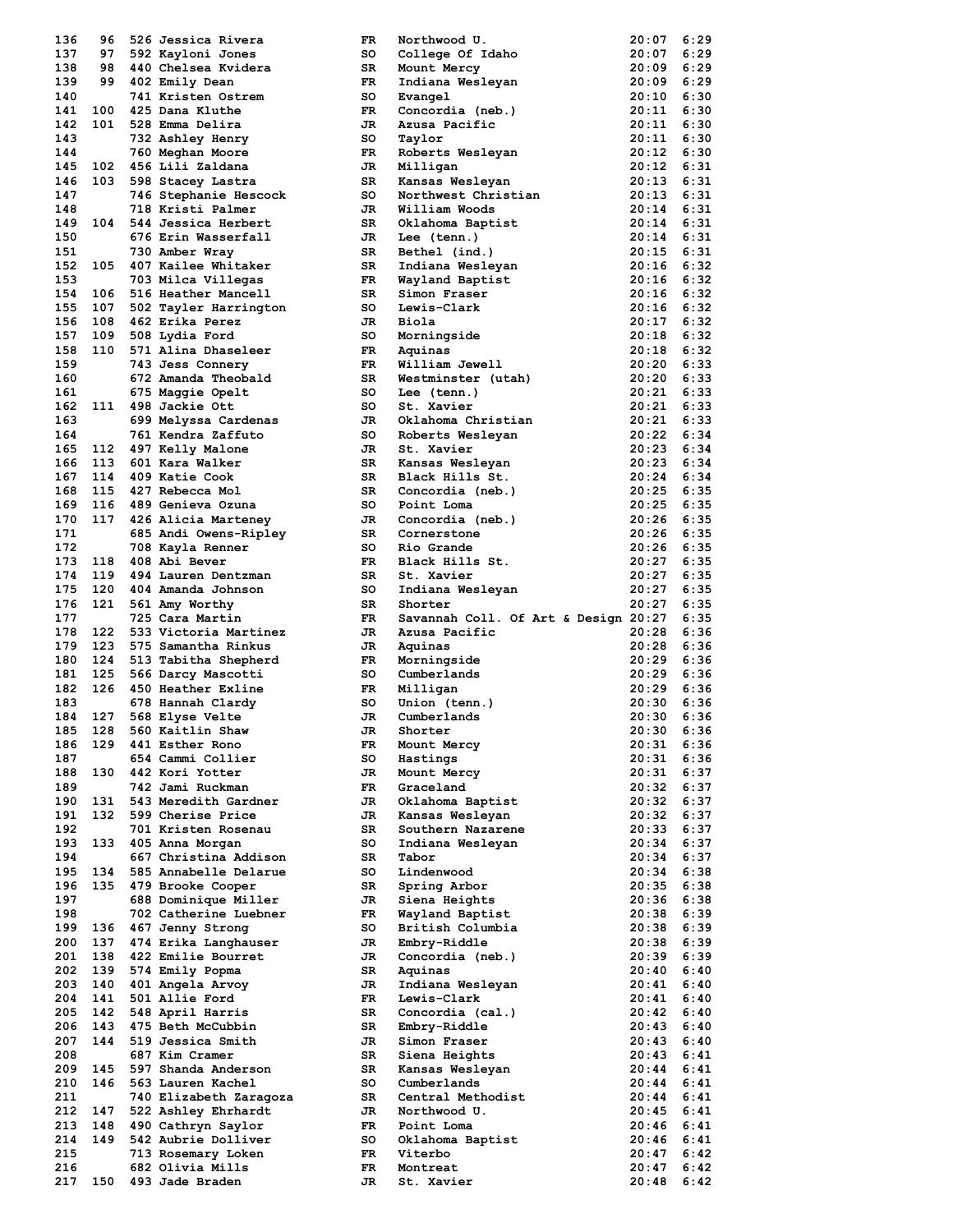| 218 |         | 690 Rayel McPeters        | SR   | Dickinson St.           | 20:48        | 6:42 |
|-----|---------|---------------------------|------|-------------------------|--------------|------|
| 219 | 151     | 610 Rachel Fessenden      | SR.  | Park U.                 | 20:48        | 6:42 |
| 220 |         | 737 Elizabeth Cervera     | so   | Southwest (n.M.)        | 20:49        | 6:42 |
|     | 221 152 | 569 Alicia Boynton        | JR   | Aquinas                 | 20:49        | 6:42 |
| 222 |         | 710 Brooke Ashcraft       | JR   | St. Ambrose             | 20:51        | 6:43 |
| 223 |         |                           |      |                         |              | 6:43 |
|     |         | 695 Hannah Dougherty      | FR   | Loyola-New Orleans      | 20:51        |      |
| 224 |         | 764 Brittney Lipira       | so   | Shawnee State           | 20:51        | 6:43 |
| 225 |         | 674 Anna Hrushka          | JR.  | Lee (tenn.)             | 20:53        | 6:44 |
| 226 | 153     | 614 Kymie Roland          | FR.  | Park U.                 | 20:54        | 6:44 |
| 227 |         | 721 Kim Peek              | so   | Judson                  | 20:54        | 6:44 |
| 228 |         | 745 Alma Garcilazo        | so   | Eastern Oregon          | 20:55        | 6:44 |
| 229 | 154     | 578 Lindsey McKown        | SR   | Cal St. San Marcos      | 20:56        | 6:44 |
| 230 | 155     | 512 Nicole Seier          | FR 1 | Morningside             | 20:56        | 6:45 |
|     |         |                           |      |                         |              |      |
| 231 | 156     | 504 Madison Randall       | so   | Lewis-Clark             | 20:56        | 6:45 |
| 232 | 157     | 436 Erin Behan            | JR   | Mount Mercy             | 20:56        | 6:45 |
| 233 | 158     | 559 Paulina Sarat         | FR.  | Shorter                 | 20:57        | 6:45 |
| 234 |         | 665 Taylor Doll           | JR.  | Friends                 | 20:57        | 6:45 |
| 235 | 159     | 411 Kayla Ferguson        | SR   | Black Hills St.         | 20:58        | 6:45 |
| 236 | 160     | 627 Jennifer Reynolds     | JR   | Point Loma              | 20:58        | 6:45 |
| 237 |         | 707 Stacey Arnett         | SR   | Rio Grande              | 20:58        | 6:45 |
| 238 |         | 652 Yadira Salazar        | SR.  | Doane                   | $20:58$ 6:45 |      |
|     |         |                           |      |                         |              |      |
| 239 |         | 698 Kate Imwalle          | so   | Spring Hill             | 20:59        | 6:46 |
| 240 |         | 161 470 Lissa Zimmer      | FR.  | British Columbia        | 20:59        | 6:46 |
| 241 |         | 681 Ericka Simpson        | so   | Bryan                   | 20:59        | 6:46 |
| 242 |         | 162 527 Kayla Carstensen  | JR.  | Azusa Pacific           | $20:59$ 6:46 |      |
| 243 |         | 763 Kasey Hosier          | FR   | Shawnee State           | $21:00$ 6:46 |      |
| 244 |         | 704 Amy Etherington       | JR   | Campbellsville          | 21:01        | 6:46 |
| 245 | 163     | 419 Sarah Stevens         | so   | Cedarville              | 21:02        | 6:46 |
| 246 |         | 164 625 Danielle Mitchell |      |                         | $21:03$ 6:47 |      |
|     |         |                           |      | Milligan                |              | 6:48 |
| 247 |         | 165 619 Maggie Pesanti    | JR   | Concordia (ore.)        | 21:08        |      |
| 248 |         | 680 Liz Olsen             | FR.  | Bryan                   | $21:09$ 6:49 |      |
| 249 | 166     | 413 Robyn Rosechandler    | JR   | Black Hills St.         | $21:09$ 6:49 |      |
| 250 | 167     | 437 Kara Danielsen        | so   | Mount Mercy             | $21:10$ 6:49 |      |
| 251 | 168     | 481 Michelle Crouch       | JR   | Spring Arbor            | 21:11        | 6:50 |
| 252 | 169     | 482 Anna Hamilton         | SR   | Spring Arbor            | 21:11        | 6:50 |
| 253 | 170     | 417 Hannah Lamos          | FR.  | Cedarville              | 21:12        | 6:50 |
| 254 | 171     | 554 Michelle Urata        | FR.  |                         | $21:13$ 6:50 |      |
|     |         |                           |      | Concordia (cal.)        |              |      |
| 255 |         | 711 Lauren Cleary         | SR   | St. Ambrose             | 21:13        | 6:50 |
| 256 | 172     | 524 Lauri Gutierrez       | FR.  | Northwood U.            | 21:14        | 6:50 |
| 257 | 173     | 624 Lindsey McDonald      | FR   | Park U.                 | 21:17        | 6:51 |
| 258 |         | 174 472 Karina Coelho     | FR   | Embry-Riddle            | 21:18        | 6:52 |
| 259 | 175     | 547 Sarah Taylor          | SR   | Oklahoma Baptist        | 21:19        | 6:52 |
|     |         |                           |      |                         |              |      |
|     |         |                           |      |                         |              |      |
| 260 |         | 677 Meg Donaldson         | FR.  | Southern Wesleyan       | $21:20$ 6:52 |      |
| 261 |         | 673 Kameryn Brewster      | FR   | York (neb.)             | 21:20        | 6:52 |
| 262 |         | 726 Katie Mock            | JR   | South Carolina-Beaufort | $21:22$ 6:53 |      |
| 263 |         | 176 606 Ebony Harding     | SR   | Xavier-Louisiana        | 21:22        | 6:53 |
| 264 | 177     | 495 Dana Eppley           | JR   | St. Xavier              | $21:23$ 6:53 |      |
| 265 |         | 666 Amy Pierson           | JR   | Southwestern (kan.)     | 21:25        | 6:54 |
| 266 | 178     | 430 Rachael Maedeker      | SR   | St. Louis Pharmacy      | 21:26        | 6:54 |
|     |         |                           |      |                         |              |      |
| 267 | 179     | 628 Lindsay McFarland     | FR 1 | Mount Mercy             | 21:27        | 6:55 |
| 268 |         | 180 539 Angie Sandoval    | SR   | Mills College           | 21:27        | 6:55 |
| 269 |         | 181 423 Hannah Ferry      | SR   | Concordia (neb.)        | 21:28        | 6:55 |
| 270 | 182     | 525 Irma Molina           | JR   | Northwood U.            | 21:28        | 6:55 |
| 271 | 183     | 510 Jenna Kral            | FR   | Morningside             | 21:30        | 6:55 |
| 272 |         | 694 Hannah Reese          | FR   | Belhaven                | 21:32        | 6:56 |
| 273 |         | 184 487 Bailey Massenburg | FR.  | Point Loma              | 21:34        | 6:57 |
| 274 | 185     | 432 Megan Rogers          | JR   | St. Louis Pharmacy      | 21:34        | 6:57 |
| 275 | 186     | 536 Kim Chew              | JR   |                         | 21:36        | 6:58 |
|     |         |                           |      | Mills College           |              |      |
| 276 |         | 658 Maricruz Espindola    | FR.  | Holy Names              | 21:36        | 6:58 |
| 277 | 187     | 600 Crystal Stegman       | JR   | Kansas Wesleyan         | 21:37        | 6:58 |
| 278 | 188     | 622 Savannah Walruff      | SR   | Concordia (ore.)        | 21:41        | 6:59 |
| 279 | 189     | 583 Jan Bennett           | SR   | Lindenwood              | 21:43        | 7:00 |
| 280 |         | 668 Meghan Willeke        | so   | Ohio Dominican          | 21:47        | 7:01 |
| 281 | 190     | 589 Nicole Rottler        | FR.  | Lindenwood              | 21:48        | 7:01 |
| 282 |         | 705 Tawny Vilchis         | JR   | Campbellsville          | 21:49        | 7:02 |
| 283 | 191     |                           | JR   | Shorter                 | 21:50        | 7:02 |
|     |         | 558 Courtney Pike         |      |                         |              |      |
| 284 |         | 192 473 Emily Cook        | JR   | Embry-Riddle            | 21:53        | 7:03 |
| 285 | 193     | 438 Keely Danielsen       | so   | Mount Mercy             | 21:55        | 7:03 |
| 286 |         | 715 Gracie Boelsems       | FR   | Stephens                | 21:57        | 7:04 |
| 287 |         | 679 Alyssia Lindsay       | so   | Bryan                   | 21:58        | 7:05 |
| 288 | 194     | 584 Tanyaradzwa Chibanda  | FR.  | Lindenwood              | 22:00        | 7:05 |
| 289 | 195     | 612 Melissa Lyall         | JR.  | Park U.                 | 22:06        | 7:07 |
| 290 | 196     | 608 Sabrina Vargas        | FR   | Xavier-Louisiana        | 22:08        | 7:08 |
| 291 |         | 749 Jessie Gardner        | SR   | Paul Smith's            | 22:09        | 7:08 |
|     |         |                           |      |                         |              |      |
| 292 |         | 758 Nicole House          | so   | Indiana East            | 22:11        | 7:09 |
| 293 | 197     | 521 Miriam Byfield        | SR   | Northwood U.            | 22:13        | 7:09 |
| 294 |         | 696 Madeline Falcone      | SR   | Loyola-New Orleans      | 22:14        | 7:10 |
| 295 |         | 669 Micah Jenner          | JR   | Oklahoma Wesleyan       | 22:15        | 7:10 |
| 296 |         | 198 535 Lupe Cazares      | SR   | Mills College           | 22:17        | 7:11 |
| 297 |         | 199 587 Rachel Hemphill   | FR   | Lindenwood              | 22:19        | 7:11 |
| 298 | 200     | 604 Anna D'Souza          | so   | Xavier-Louisiana        | 22:26        | 7:14 |
| 299 | 201     | 564 Lauren Louvie         | so   | Cumberlands             | 22:26        | 7:14 |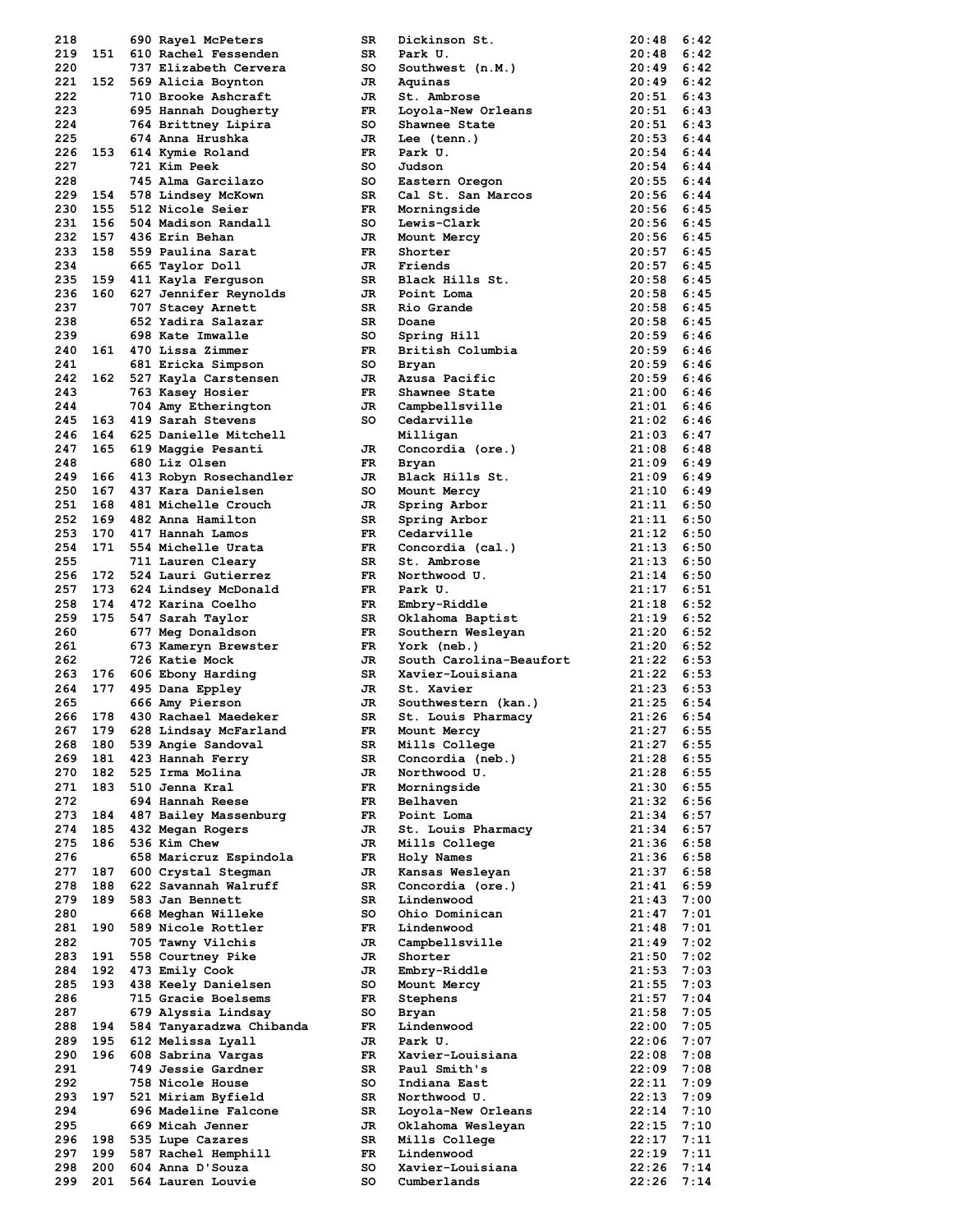| 300 |     | 755 Shaina Mason        | FR.       | Berea College        | 22:27 | 7:14 |
|-----|-----|-------------------------|-----------|----------------------|-------|------|
| 301 |     | 754 Nichole Hardin      | FR.       | Berea College        | 22:32 | 7:15 |
| 302 |     | 659 Chenique Jackson    | SR.       | Holy Names           | 22:33 | 7:16 |
| 303 |     | 735 Lashunna Jimmerson  | JR.       | Langston             | 22:33 | 7:16 |
| 304 |     | 736 Miriam Vazquez      | FR.       | Our Lady Of The Lake | 22:35 | 7:16 |
| 305 |     | 734 Adriana Henderson   | so        | Langston             | 22:41 | 7:18 |
| 306 | 202 | 567 Shannon Schaffer    | so        | Cumberlands          | 22:44 | 7:19 |
| 307 |     | 662 Kimberly Spencer    | so        | William Jessup       | 22:46 | 7:20 |
| 308 | 203 | 562 Brianna Cecil       | FR.       | Cumberlands          | 22:49 | 7:21 |
| 309 |     | 757 Julie Reynolds      | so        | Brescia              | 22:50 | 7:21 |
| 310 | 204 | 602 Julina White        | JR        | Kansas Wesleyan      | 22:53 | 7:22 |
| 311 | 205 | 603 Brianna Dekine      | <b>FR</b> | Xavier-Louisiana     | 22:53 | 7:22 |
| 312 | 206 | 435 Courtney Wiedemer   | FR.       | St. Louis Pharmacy   | 22:55 | 7:23 |
| 313 |     | 660 Lynette Garringer   | SR.       | Simpson (cal.)       | 23:00 | 7:25 |
| 314 | 207 | 429 Kelsey Jett         | JR.       | St. Louis Pharmacy   | 23:00 | 7:25 |
| 315 |     | 727 Tranese Boston      | SR.       | Warner               | 23:09 | 7:27 |
| 316 |     | 750 Ashley Rokjer       | FR.       | Paul Smith's         | 23:10 | 7:28 |
| 317 | 208 | 538 Safi Karmy-Jones    | FR.       | Mills College        | 23:10 | 7:28 |
| 318 |     | 751 Shelley Hanson      | SR.       | Maine-Presque Isle   | 23:11 | 7:28 |
| 319 |     | 661 Alyssa Hope         | so        | Simpson (cal.)       | 23:13 | 7:29 |
| 320 | 209 | 626 Rachel Tucker       | JR.       | Shorter              | 23:28 | 7:34 |
| 321 |     | 738 Jessica Sanchez     | FR.       | Southwest (n.M.)     | 23:48 | 7:40 |
| 322 | 210 | 617 Kelsie Lincoln      | FR.       | Concordia (ore.)     | 24:02 | 7:44 |
| 323 | 211 | 607 Ashley Taylor       | SO.       | Xavier-Louisiana     | 24:06 | 7:46 |
| 324 | 212 | 537 Rachel Jensen       | FR.       | Mills College        | 24:08 | 7:46 |
| 325 | 213 | 534 Elena Adler         | SR.       | Mills College        | 24:11 | 7:47 |
| 326 | 214 | 540 Dana Webb           | FR.       | Mills College        | 24:28 | 7:53 |
| 327 | 215 | 434 Melissa Webelhuth   | SR.       | St. Louis Pharmacy   | 24:29 | 7:53 |
| 328 | 216 | 565 Jennnifer Marcum    | FR.       | Cumberlands          | 25:14 | 8:08 |
| 329 | 217 | 431 Karen Obermann      | JR.       | St. Louis Pharmacy   | 25:47 | 8:18 |
| 330 | 218 | 433 Lindsey Vandersteen | SR.       | St. Louis Pharmacy   | 25:50 | 8:19 |

### **OFFICIAL WOMEN'S TEAM RESULTS**

| 1.                  | 137      | Cal St. San Marcos           | 19:00<br>C     | 1:35:00 |
|---------------------|----------|------------------------------|----------------|---------|
| 1                   | 6        | Dallon Williams              | 18:20          |         |
| $\overline{2}$      | 11       | Caitlin Villarreal           | 18:29          |         |
| 3                   | 28       | Jessica Sandoval             | 19:11          |         |
| 4                   | 32       | Kelly Thompson               | 19:14          |         |
| 5                   | 60       | Sin Carrano                  | 19:46          |         |
| 6                   |          | ( 94) Jen Albright           | 20:06          |         |
| 7                   |          | (154) Lindsey McKown         | 20:56          |         |
|                     |          |                              |                |         |
| 2.                  | 140      | Biola                        | 19:06<br>€     | 1:35:26 |
| 1                   | 16       | Katie Thede                  | 18:46          |         |
| $\overline{2}$      | 18       | Sarah Brooks                 | 18:48          |         |
| 3                   | 30       | Nychele Fischetti            | 19:11          |         |
| 4                   | 35       | Kelsey Gasner                | 19:19          |         |
| 5                   | 41       | Carissa Bowman               | 19:22          |         |
| 6                   |          | (48) Danielle Calhoun        | 19:33          |         |
| 7                   |          | (108) Erika Perez            | 20:17          |         |
|                     |          |                              |                |         |
|                     |          |                              |                |         |
| з.                  | 163      | Malone                       | 19:14          | 1:36:07 |
|                     | 21       |                              |                |         |
| 1                   |          | Sarah Hines                  | 18:54          |         |
| $\overline{2}$<br>3 | 29<br>31 | Rebekah Genter<br>Erin Bauer | 19:11<br>19:12 |         |
| 4                   | 37       |                              | 19:21          |         |
| 5                   | 45       | Tynae Wilson                 | 19:29          |         |
| 6                   |          | Lindsey Pifher               | 19:38          |         |
| 7                   |          | (52) Ashton Avery            | 19:59          |         |
|                     |          | (79) Emily Grad              |                |         |
| 4.                  | 195      | Simon Fraser                 | 19:16          | 1:36:16 |
| 1                   | 13       | Helen Croft                  | 18:38          |         |
| 2                   | 20       | Holly Stockall               | 18:51          |         |
| 3                   | 34       | Angela Shaw                  | 19:18          |         |
| 4                   | 43       | Ali Hudson                   | 19:26          |         |
| 5                   | 85       | Emily Palibroda              | 20:03          |         |
| 6                   |          | (106) Heather Mancell        | 20:16          |         |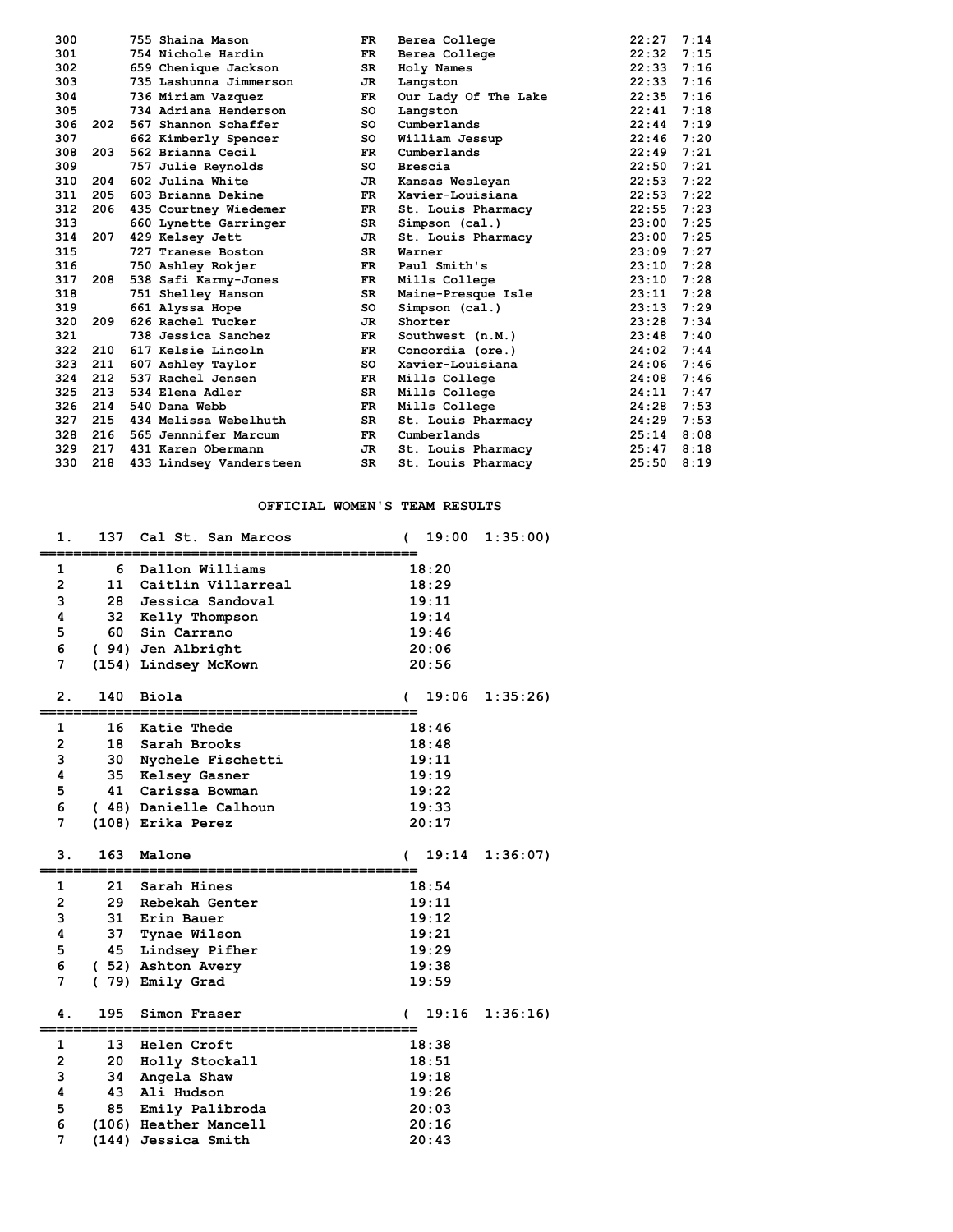| 5.             | 199 | Azusa Pacific            | €             | 19:04 | 1:35:16  |
|----------------|-----|--------------------------|---------------|-------|----------|
| 1              | 2   | Jacky Kipwambok          |               | 17:51 |          |
| $\overline{2}$ | 7   | Lauren Jimison           |               | 18:20 |          |
| 3              | 24  | Poppy Lawman             |               | 19:05 |          |
| 4              | 65  | Stephanie Louden         |               | 19:49 |          |
| 5              | 101 | Emma Delira              |               | 20:11 |          |
| 6              |     | (122) Victoria Martinez  |               | 20:28 |          |
| 7              |     | (162) Kayla Carstensen   |               | 20:59 |          |
|                |     |                          |               |       |          |
| 6.             | 224 | Cedarville               | $\sqrt{2}$    | 19:15 | 1:36:12  |
| 1              | 5   | Katie Gillespie          |               | 18:12 |          |
| $\mathbf{2}$   | 12  | Lydia Wong               |               | 18:37 |          |
| 3              | 33  | Carolyn Case             |               | 19:16 |          |
| 4              | 86  | Neola Putnam             |               | 20:03 |          |
| 5              | 88  | Rachel Wong              |               | 20:04 |          |
| 6              |     | (163) Sarah Stevens      |               | 21:02 |          |
| 7              |     | (170) Hannah Lamos       |               | 21:12 |          |
|                |     |                          |               |       |          |
| 7.             | 246 | College Of Idaho         | $\mathcal{C}$ | 19:30 | 1:37:26  |
| 1              | 14  | Stephanie Helm           |               | 18:40 |          |
| $\overline{2}$ | 42  | Molli Lee-Painter        |               | 19:24 |          |
| 3              | 51  | Tegan Troutner           |               | 19:37 |          |
| 4              | 56  | Kristine Smith           |               | 19:43 |          |
| 5              | 83  | Kaitlyn Gerard           |               | 20:02 |          |
| 6              |     | ( 95) Maggie Miller      |               | 20:07 |          |
| 7              |     |                          |               |       |          |
|                |     | ( 97) Kayloni Jones      |               | 20:07 |          |
| 8.             | 269 | British Columbia         | C             | 19:34 | 1:37:47  |
|                |     |                          |               |       |          |
| 1              | 19  | Sabrina Reeve            |               | 18:49 |          |
| $\overline{2}$ | 26  | Nelly Amenyogbe          |               | 19:10 |          |
| 3              | 69  | Maggie Woodward          |               | 19:53 |          |
| 4              | 77  | Brittany Imlach          |               | 19:57 |          |
| 5              | 78  | Alexandra Venner         |               | 19:58 |          |
| 6              |     | (136) Jenny Strong       |               | 20:38 |          |
| 7              |     | (161) Lissa Zimmer       |               | 20:59 |          |
| 9.             | 311 | Concordia (cal.)         | €             | 19:31 | 1:37:33  |
|                |     |                          |               |       |          |
| 1              | 4   | Violet Mokaya            |               | 18:06 |          |
| 2              | 27  | Jennifer Mallen          |               | 19:10 |          |
| 3              | 46  | Rocio Pelayo             |               | 19:30 |          |
| 4              | 92  | Amy Lund                 |               | 20:05 |          |
| 5              | 142 | April Harris             |               | 20:42 |          |
| 6              |     | (171) Michelle Urata     |               | 21:13 |          |
|                |     |                          |               |       |          |
| 10.            | 321 | Black Hills St.          | €             | 19:32 | 1:37:38  |
| 1              | 8   | Wendy O'Lexey            |               | 18:25 |          |
| 2              | 10  | Erin Curran              |               | 18:28 |          |
| 3              | 71  | Leigh Anne Whiteside     |               | 19:54 |          |
| 4              | 114 | Katie Cook               |               | 20:24 |          |
| 5              |     | 118 Abi Bever            |               | 20:27 |          |
| 6              |     | (159) Kayla Ferguson     |               | 20:58 |          |
| 7              |     | (166) Robyn Rosechandler |               | 21:09 |          |
|                |     |                          |               |       |          |
| 11.            | 338 | Milligan                 | €             | 19:43 | 1:38:34) |
| 1              | 15  | Gillian Giffen           |               | 18:43 |          |
| 2              | 47  | Catie McMahon            |               | 19:31 |          |
| з              | 84  | Leah Nelson              |               | 20:03 |          |
| 4              | 90  | Lauren Hubbard           |               | 20:05 |          |
| 5              | 102 | Lili Zaldana             |               | 20:12 |          |
| 6              |     | (126) Heather Exline     |               | 20:29 |          |
| 7              |     | (164) Danielle Mitchell  |               | 21:03 |          |
|                |     |                          |               |       |          |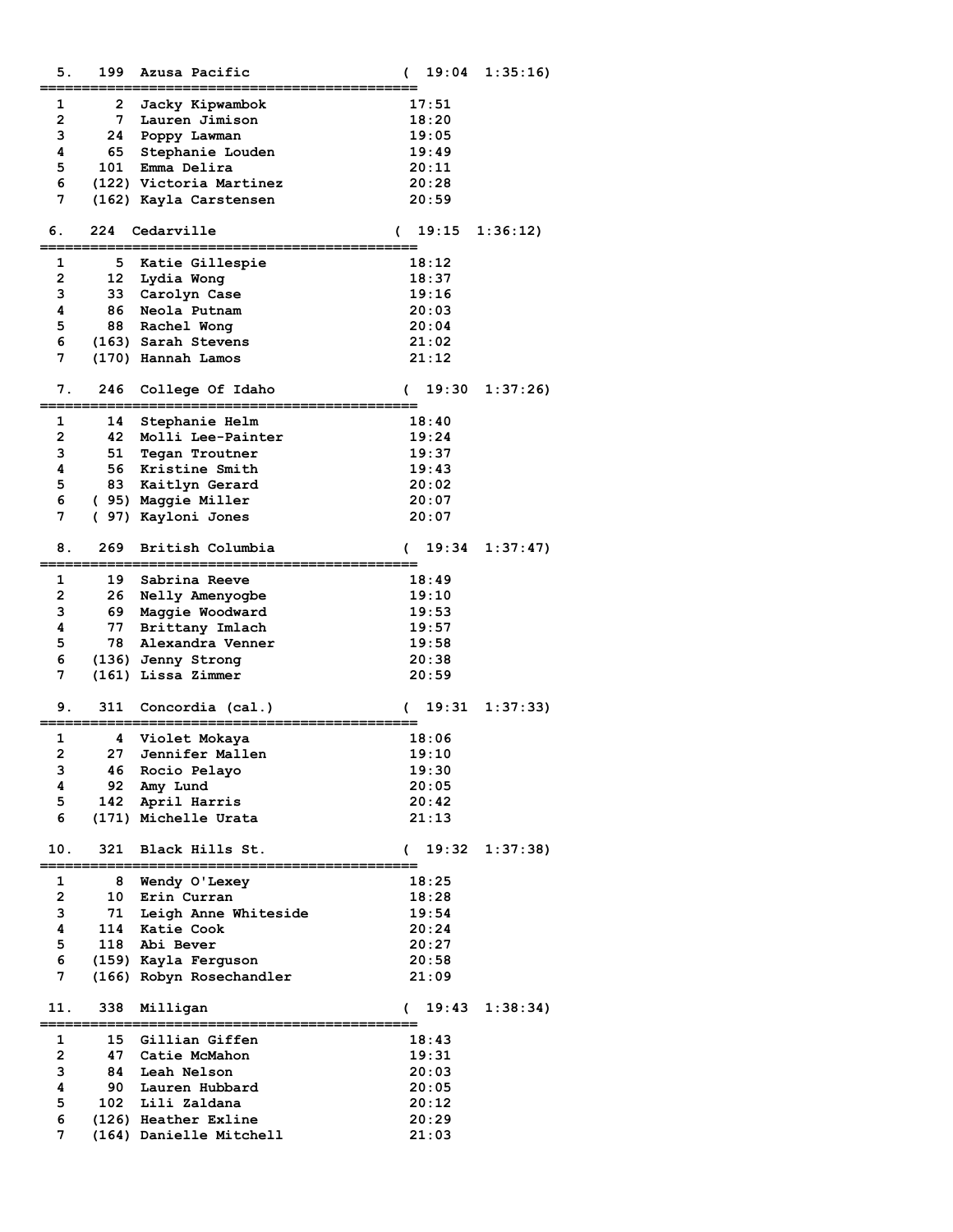| 12.            | 344      | Concordia (ore.)               | 19:46<br>€          | 1:38:46 |
|----------------|----------|--------------------------------|---------------------|---------|
| 1              | 9        | Alice Taylor                   | 18:27               |         |
| $\overline{2}$ | 54       | Junia Limage                   | 19:42               |         |
| 3              | 57       | Lauren Moran                   | 19:43               |         |
| 4              | 59       | Samantha Robert                | 19:46               |         |
| 5              | 165      | Maggie Pesanti                 | 21:08               |         |
| 6              |          | (188) Savannah Walruff         | 21:41               |         |
| 7              |          | (210) Kelsie Lincoln           | 24:02               |         |
|                |          |                                |                     |         |
| 13.            | 364      | Spring Arbor                   | 19:49<br>$\epsilon$ | 1:39:01 |
|                |          |                                |                     |         |
| 1              | 17       | Joyce Woki                     | 18:47               |         |
| $\overline{2}$ | 63       | Rebecca Campbell               | 19:47               |         |
| 3<br>4         | 74<br>75 | Hannah Ringer                  | 19:56               |         |
| 5              | 135      | Michaela Crew<br>Brooke Cooper | 19:56<br>20:35      |         |
| 6              |          | (168) Michelle Crouch          | 21:11               |         |
| 7              |          | (169) Anna Hamilton            | 21:11               |         |
|                |          |                                |                     |         |
| 14.            | 371      | Morningside                    | 19:48<br>$\epsilon$ | 1:39:00 |
|                |          |                                |                     |         |
| 1              | 22       | Kara Nelson                    | 18:54               |         |
| $\overline{2}$ | 40       | Erin Lynn Keitges              | 19:22               |         |
| 3              | 76       | Jessica Clark                  | 19:57               |         |
| 4              | 109      | Lydia Ford                     | 20:18               |         |
| 5              | 124      | Tabitha Shepherd               | 20:29               |         |
| 6              |          | (155) Nicole Seier             | 20:56               |         |
| 7              |          | (183) Jenna Kral               | 21:30               |         |
| 15.            | 377      | Lewis-Clark                    | 19:56<br>€          | 1:39:39 |
|                |          |                                |                     |         |
| 1              | 53       | Kelsey Klettke                 | 19:40               |         |
| $\mathbf{2}$   | 62       | Kyli Astle                     | 19:47               |         |
| з              | 68       | Lindsay Szybura                | 19:53               |         |
| 4              | 87       | Stephanie Shuel                | 20:03               |         |
| 5              | 107      | Tayler Harrington              | 20:16               |         |
| 6              |          | (141) Allie Ford               | 20:41               |         |
| 7              |          | (156) Madison Randall          | 20:56               |         |
| 16.            | 431      | Embry-Riddle                   | 20:00<br>(          | 1:39:57 |
|                |          |                                |                     |         |
| 1              | 23       | Flo Vazquez                    | 18:58               |         |
| $\overline{2}$ | 55       | Samia Adan                     | 19:43               |         |
| з              | 73       | Alex Salinas                   | 19:55               |         |
| 4              | 137      | Erika Langhauser               | 20:38               |         |
| 5              | 143      | Beth McCubbin                  | 20:43               |         |
| 6<br>7         |          | (174) Karina Coelho            | 21:18               |         |
|                |          | (192) Emily Cook               | 21:53               |         |
| 17.            | 436      | Point Loma                     | 20:04<br>€          | 1:40:16 |
|                |          |                                |                     |         |
| 1              | 44       | Breelan Matranga               | 19:27               |         |
| $\overline{2}$ | 58       | Gina Erbacci                   | 19:45               |         |
| 3              | 70       | Ashlee Szabo                   | 19:53               |         |
| 4              | 116      | Genieva Ozuna                  | 20:25               |         |
| 5              | 148      | Cathryn Saylor                 | 20:46               |         |
| 6              |          | (160) Jennifer Reynolds        | 20:58               |         |
| 7              |          | (184) Bailey Massenburg        | 21:34               |         |
| 18.            | 438      | Indiana Wesleyan               | 20:04<br>$\sqrt{2}$ | 1:40:16 |
| 1              | 50       | Laura Dziagwa                  | 19:36               |         |
| $\overline{2}$ | 64       | Cassidy Wagner                 | 19:48               |         |
| з              | 99       | Emily Dean                     | 20:09               |         |
| 4              | 105      | Kailee Whitaker                | 20:16               |         |
| 5              | 120      | Amanda Johnson                 | 20:27               |         |
| 6              |          | (133) Anna Morgan              | 20:34               |         |
| 7              |          | (140) Angela Arvoy             | 20:41               |         |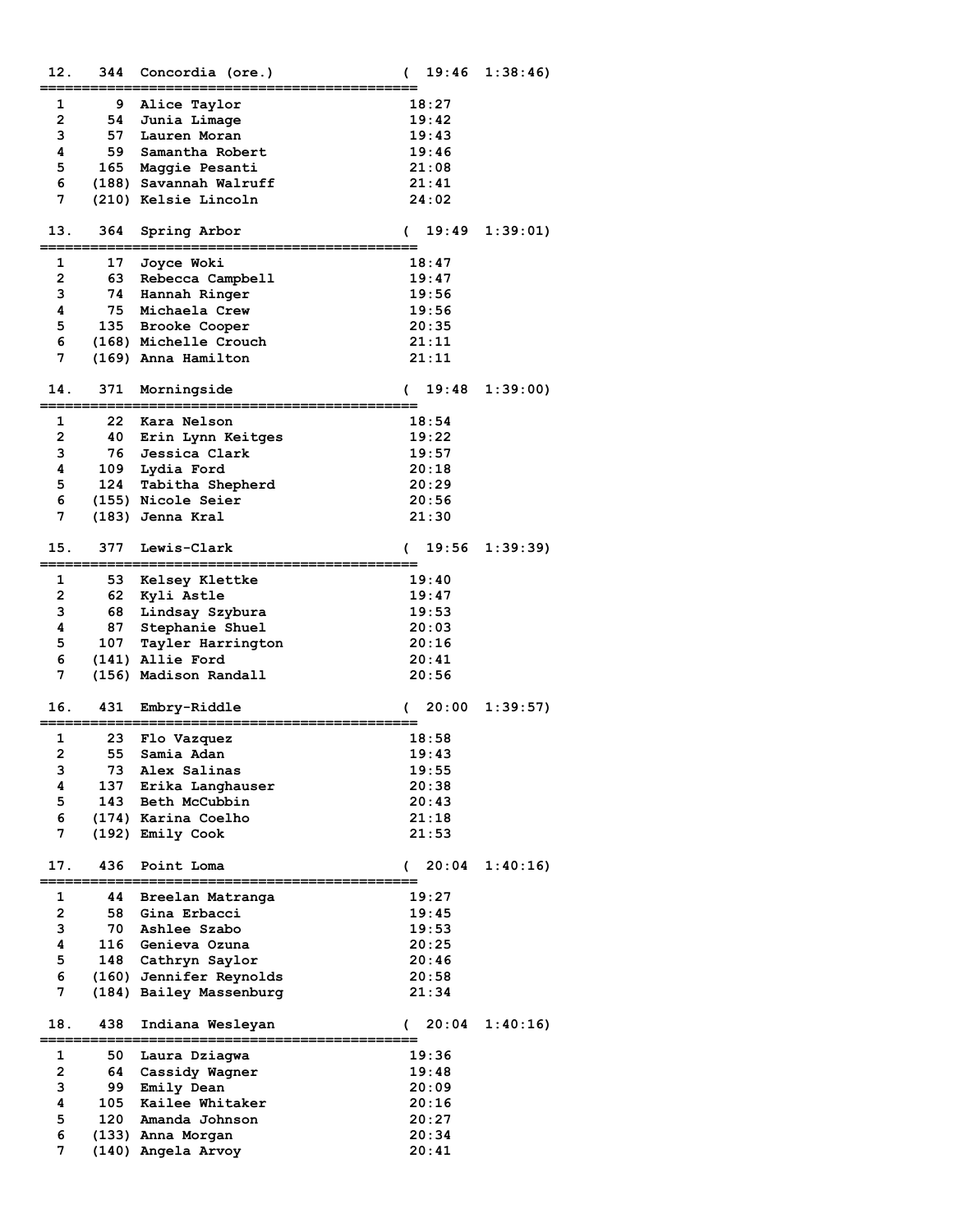| 19.            | 447 | Shorter                    | 19:46<br>€             | 1:38:46  |
|----------------|-----|----------------------------|------------------------|----------|
| 1              | 1   | Justyna Mudy               | 17:30                  |          |
| $\mathbf{2}$   | 39  | Sarah Massey               | 19:22                  |          |
| з              | 121 | Amy Worthy                 | 20:27                  |          |
| 4              | 128 | Kaitlin Shaw               | 20:30                  |          |
| 5              | 158 | Paulina Sarat              | 20:57                  |          |
| 6              |     | (191) Courtney Pike        | 21:50                  |          |
| 7              |     |                            |                        |          |
|                |     | (209) Rachel Tucker        | 23:28                  |          |
| 20.            | 459 | Concordia (neb.)           | 20:06<br>$\mathcal{L}$ | 1:40:27  |
| 1              | 36  | Jena Schwalenberg          | 19:20                  |          |
| $\mathbf{2}$   | 91  | Ann Hershberger            | 20:05                  |          |
| 3              |     | 100 Dana Kluthe            | 20:11                  |          |
| 4              |     | 115 Rebecca Mol            | 20:25                  |          |
| 5              |     | 117 Alicia Marteney        | 20:26                  |          |
| 6              |     | (138) Emilie Bourret       | 20:39                  |          |
| 7              |     | (181) Hannah Ferry         | 21:28                  |          |
|                |     |                            |                        |          |
| 21.            | 464 | Aquinas                    | 20:06<br><sup>.</sup>  | 1:40:27  |
| 1              | 25  | Carly Plank                | 19:09                  |          |
| $\overline{2}$ | 67  | Rachel Fechik              | 19:52                  |          |
| 3              | 110 | Alina Dhaseleer            | 20:18                  |          |
| 4              |     | 123 Samantha Rinkus        | 20:28                  |          |
| 5              | 139 | Emily Popma                | 20:40                  |          |
| 6              |     | (152) Alicia Boynton       | 20:49                  |          |
|                |     |                            |                        |          |
| 22.            | 470 | Oklahoma Baptist           | 20:09<br>€             | 1:40:44) |
| 1              | 72  | Natalie Pedersen           | 19:54                  |          |
| $\overline{2}$ | 81  | Kayla Lee                  | 20:02                  |          |
| 3              | 82  | Danielle Cummins           | 20:02                  |          |
| 4              | 104 | Jessica Herbert            | 20:14                  |          |
| 5              | 131 | Meredith Gardner           | 20:32                  |          |
| 6              |     | (149) Aubrie Dolliver      | 20:46                  |          |
| 7              |     | (175) Sarah Taylor         | 21:19                  |          |
|                |     |                            |                        |          |
| 23.            | 494 | Park U.                    | 20:13                  | 1:41:03  |
| 1              |     |                            |                        |          |
|                | 49  | Romona Nicolls             | 19:34                  |          |
| 2              | 61  | Alex Harkins               | 19:47                  |          |
| 3              | 80  | Kimberly Brown             | 20:00                  |          |
| 4              | 151 | Rachel Fessenden           | 20:48                  |          |
| 5              | 153 | Kymie Roland               | 20:54                  |          |
| 6              |     | (173) Lindsey McDonald     | 21:17                  |          |
| 7              |     | (195) Melissa Lyall        | 22:06                  |          |
| 24.            | 497 | St. Xavier                 | 20:14<br>€             | 1:41:06  |
|                |     |                            |                        |          |
| 1              | 66  | Amy Poull                  | 19:51                  |          |
| $\mathbf{2}$   | 89  | Amanda Janosz              | 20:04                  |          |
| 3              | 111 | Jackie Ott                 | 20:21                  |          |
| 4              | 112 | Kelly Malone               | 20:23                  |          |
| 5              | 119 | Lauren Dentzman            | 20:27                  |          |
| 6              |     | (150) Jade Braden          | 20:48                  |          |
| 7              |     | (177) Dana Eppley          | 21:23                  |          |
| 25.            | 609 | Lindenwood                 | 20:26<br>€             | 1:42:07) |
| 1              | 3   | Francine Nzilampa          | 17:56                  |          |
| 2              | 93  | Yasmina Elkasmi            | 20:06                  |          |
| 3              | 134 | Annabelle Delarue          | 20:34                  |          |
| 4              |     | 189 Jan Bennett            | 21:43                  |          |
| 5              |     | 190 Nicole Rottler         | 21:48                  |          |
| 6              |     | (194) Tanyaradzwa Chibanda | 22:00                  |          |
| 7              |     | (199) Rachel Hemphill      | 22:19                  |          |
|                |     |                            |                        |          |